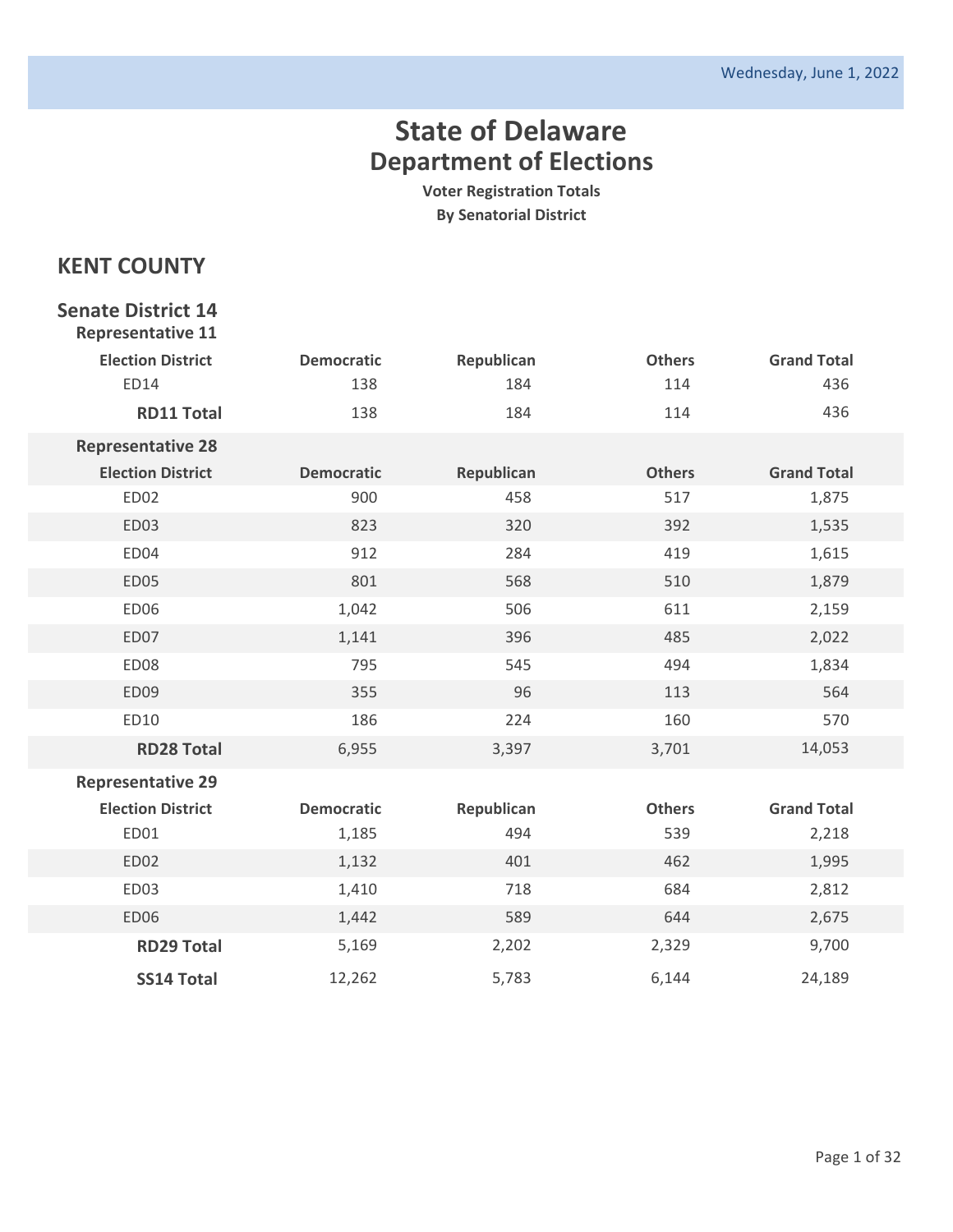| <b>Senate District 15</b><br><b>Representative 11</b> |                   |            |               |                    |
|-------------------------------------------------------|-------------------|------------|---------------|--------------------|
| <b>Election District</b>                              | <b>Democratic</b> | Republican | <b>Others</b> | <b>Grand Total</b> |
| <b>ED05</b>                                           | 720               | 933        | 676           | 2,329              |
| <b>ED06</b>                                           | 545               | 858        | 610           | 2,013              |
| ED07                                                  | 220               | 241        | 169           | 630                |
| <b>ED08</b>                                           | 346               | 354        | 345           | 1,045              |
| ED09                                                  | 128               | 267        | 180           | 575                |
| ED10                                                  | 173               | 314        | 208           | 695                |
| ED11                                                  | 140               | 237        | 149           | 526                |
| ED12                                                  | 126               | 139        | 99            | 364                |
| ED13                                                  | 236               | 279        | 212           | 727                |
| <b>RD11 Total</b>                                     | 2,634             | 3,622      | 2,648         | 8,904              |
| <b>Representative 29</b>                              |                   |            |               |                    |
| <b>Election District</b>                              | <b>Democratic</b> | Republican | <b>Others</b> | <b>Grand Total</b> |
| ED04                                                  | 1,071             | 424        | 442           | 1,937              |
| <b>ED05</b>                                           | 684               | 590        | 475           | 1,749              |
| ED <sub>08</sub>                                      | 762               | 680        | 530           | 1,972              |
| ED12                                                  | 478               | 603        | 354           | 1,435              |
| <b>RD29 Total</b>                                     | 2,995             | 2,297      | 1,801         | 7,093              |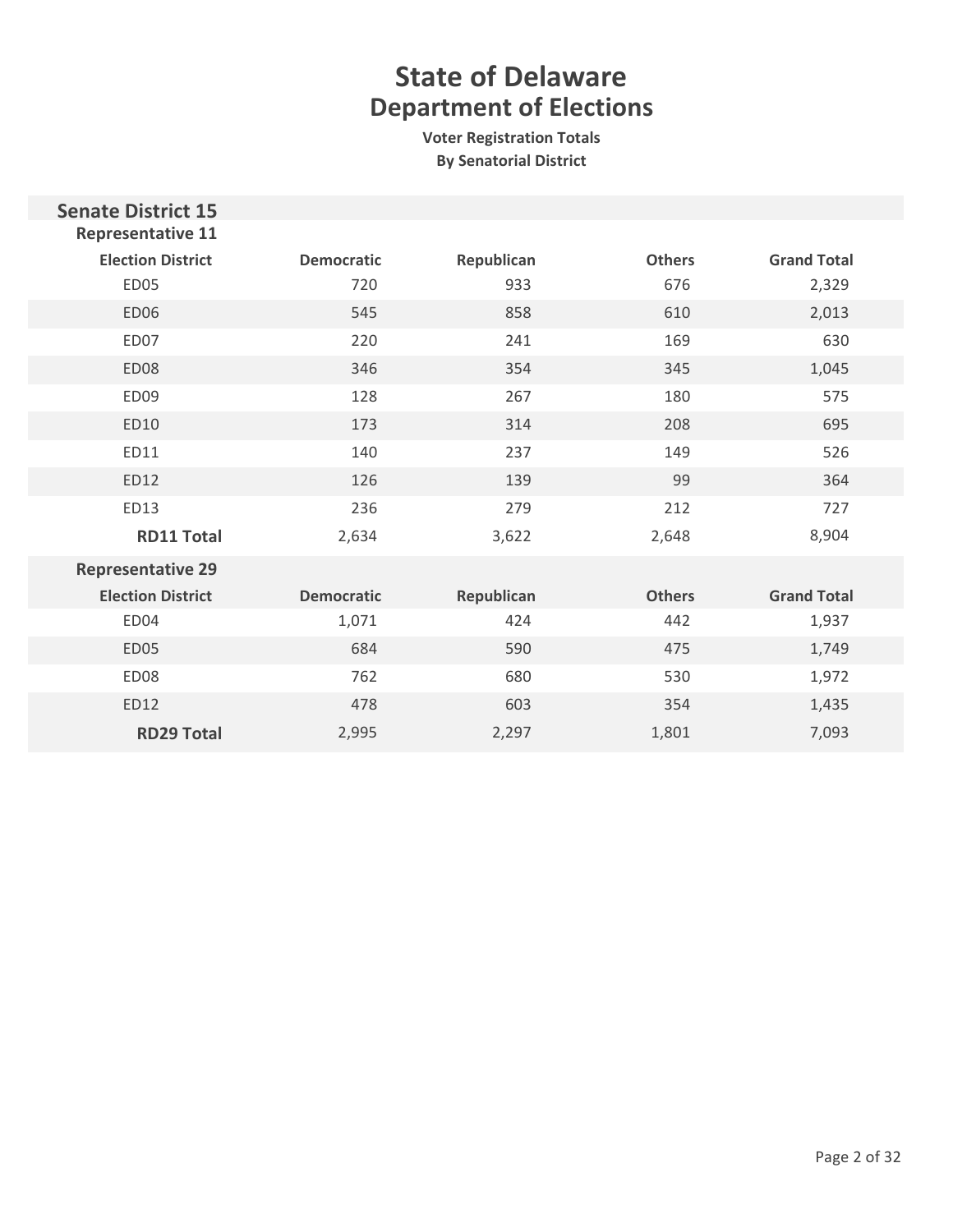| <b>Representative 30</b>                              |                   |            |               |                    |
|-------------------------------------------------------|-------------------|------------|---------------|--------------------|
| <b>Election District</b>                              | <b>Democratic</b> | Republican | <b>Others</b> | <b>Grand Total</b> |
| ED01                                                  | 399               | 791        | 416           | 1,606              |
| ED02                                                  | 319               | 537        | 391           | 1,247              |
| ED03                                                  | 167               | 163        | 97            | 427                |
| ED04                                                  | 189               | 207        | 177           | 573                |
| ED05                                                  | 647               | 740        | 513           | 1,900              |
| ED07                                                  | 300               | 212        | 216           | 728                |
| ED09                                                  | 427               | 839        | 525           | 1,791              |
| ED10                                                  | 203               | 360        | 208           | 771                |
| ED11                                                  | 122               | 298        | 174           | 594                |
| ED12                                                  | 852               | 672        | 652           | 2,176              |
| ED13                                                  | 616               | 674        | 537           | 1,827              |
| <b>ED14</b>                                           | 346               | 397        | 290           | 1,033              |
| ED15                                                  | 299               | 545        | 311           | 1,155              |
| ED16                                                  | 168               | 318        | 201           | 687                |
| <b>RD30 Total</b>                                     | 5,054             | 6,753      | 4,708         | 16,515             |
| <b>Representative 33</b>                              |                   |            |               |                    |
| <b>Election District</b>                              | <b>Democratic</b> | Republican | <b>Others</b> | <b>Grand Total</b> |
| ED06                                                  | 95                | 149        | 99            | 343                |
| ED07                                                  | 362               | 571        | 371           | 1,304              |
| <b>RD33 Total</b>                                     | 457               | 720        | 470           | 1,647              |
| <b>Representative 34</b>                              |                   |            |               |                    |
| <b>Election District</b>                              | <b>Democratic</b> | Republican | <b>Others</b> | <b>Grand Total</b> |
| ED02                                                  | 244               | 310        | 224           | 778                |
| ED04                                                  | 242               | 272        | 242           | 756                |
| <b>RD34 Total</b>                                     | 486               | 582        | 466           | 1,534              |
| <b>SS15 Total</b>                                     | 11,626            | 13,974     | 10,093        | 35,693             |
| <b>Senate District 16</b><br><b>Representative 28</b> |                   |            |               |                    |
| <b>Election District</b>                              | <b>Democratic</b> | Republican | <b>Others</b> | <b>Grand Total</b> |
| ED14                                                  | 206               | 217        | 152           | 575                |
| <b>RD28 Total</b>                                     | 206               | 217        | 152           | 575                |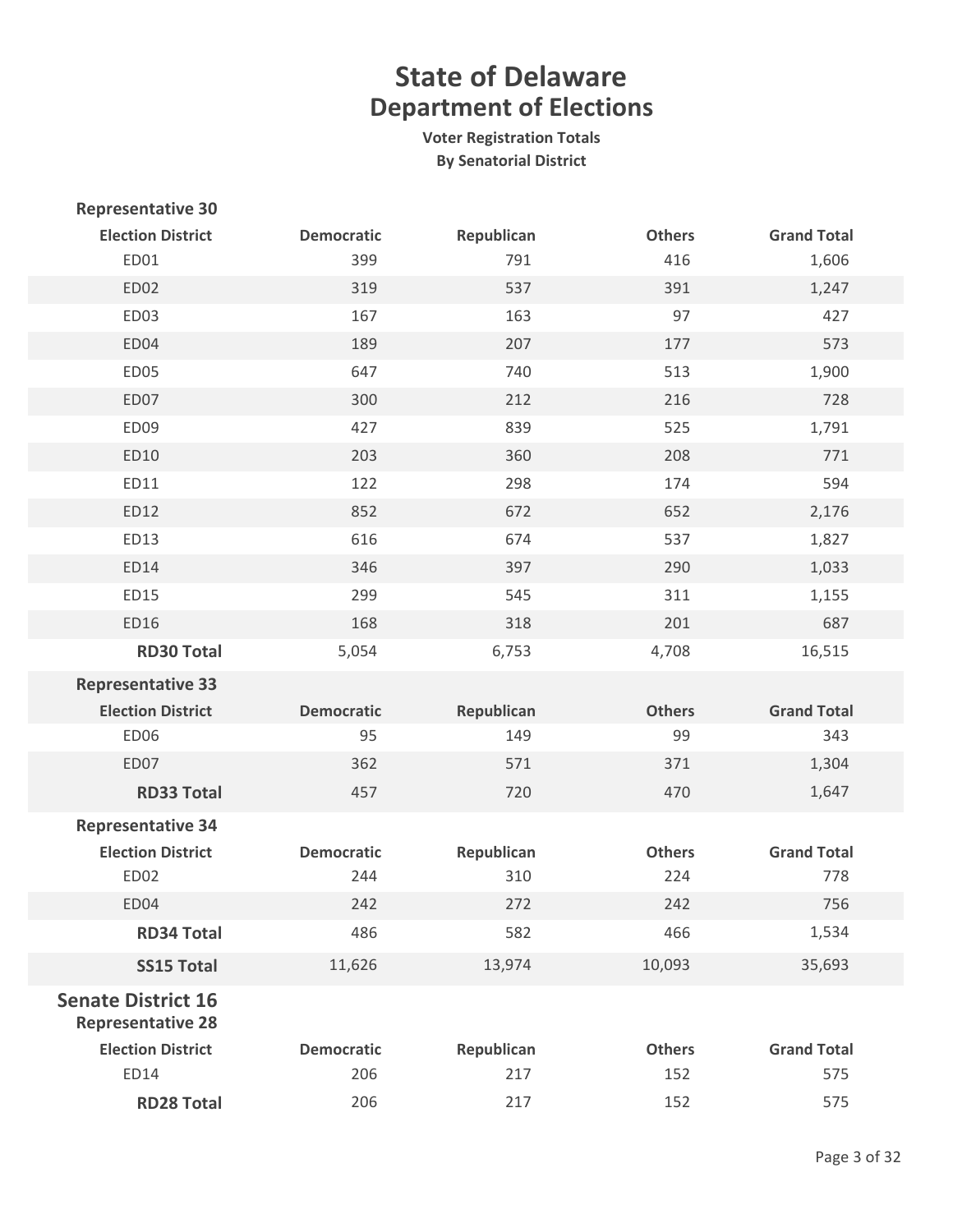| <b>Representative 30</b> |                   |            |               |                    |
|--------------------------|-------------------|------------|---------------|--------------------|
| <b>Election District</b> | <b>Democratic</b> | Republican | <b>Others</b> | <b>Grand Total</b> |
| <b>ED06</b>              | 57                | 30         | 33            | 120                |
| <b>ED08</b>              | 552               | 536        | 375           | 1,463              |
| <b>RD30 Total</b>        | 609               | 566        | 408           | 1,583              |
| <b>Representative 32</b> |                   |            |               |                    |
| <b>Election District</b> | <b>Democratic</b> | Republican | <b>Others</b> | <b>Grand Total</b> |
| <b>ED05</b>              | 835               | 498        | 491           | 1,824              |
| <b>ED06</b>              | 155               | 135        | 138           | 428                |
| ED07                     | 406               | 226        | 275           | 907                |
| <b>ED08</b>              | 286               | 52         | 153           | 491                |
| ED09                     | 671               | 399        | 474           | 1,544              |
| ED10                     | 772               | 414        | 480           | 1,666              |
| ED11                     | 657               | 523        | 432           | 1,612              |
| <b>RD32 Total</b>        | 3,782             | 2,247      | 2,443         | 8,472              |
| <b>Representative 33</b> |                   |            |               |                    |
| <b>Election District</b> | <b>Democratic</b> | Republican | <b>Others</b> | <b>Grand Total</b> |
| ED01                     | 298               | 215        | 160           | 673                |
| <b>ED02</b>              | 598               | 527        | 480           | 1,605              |
| ED03                     | 813               | 846        | 632           | 2,291              |
| ED04                     | 679               | 878        | 676           | 2,233              |
| ED05                     | 1,057             | 831        | 769           | 2,657              |
| ED09                     | 513               | 725        | 465           | 1,703              |
| ED10                     | 293               | 384        | 255           | 932                |
| <b>RD33 Total</b>        | 4,251             | 4,406      | 3,437         | 12,094             |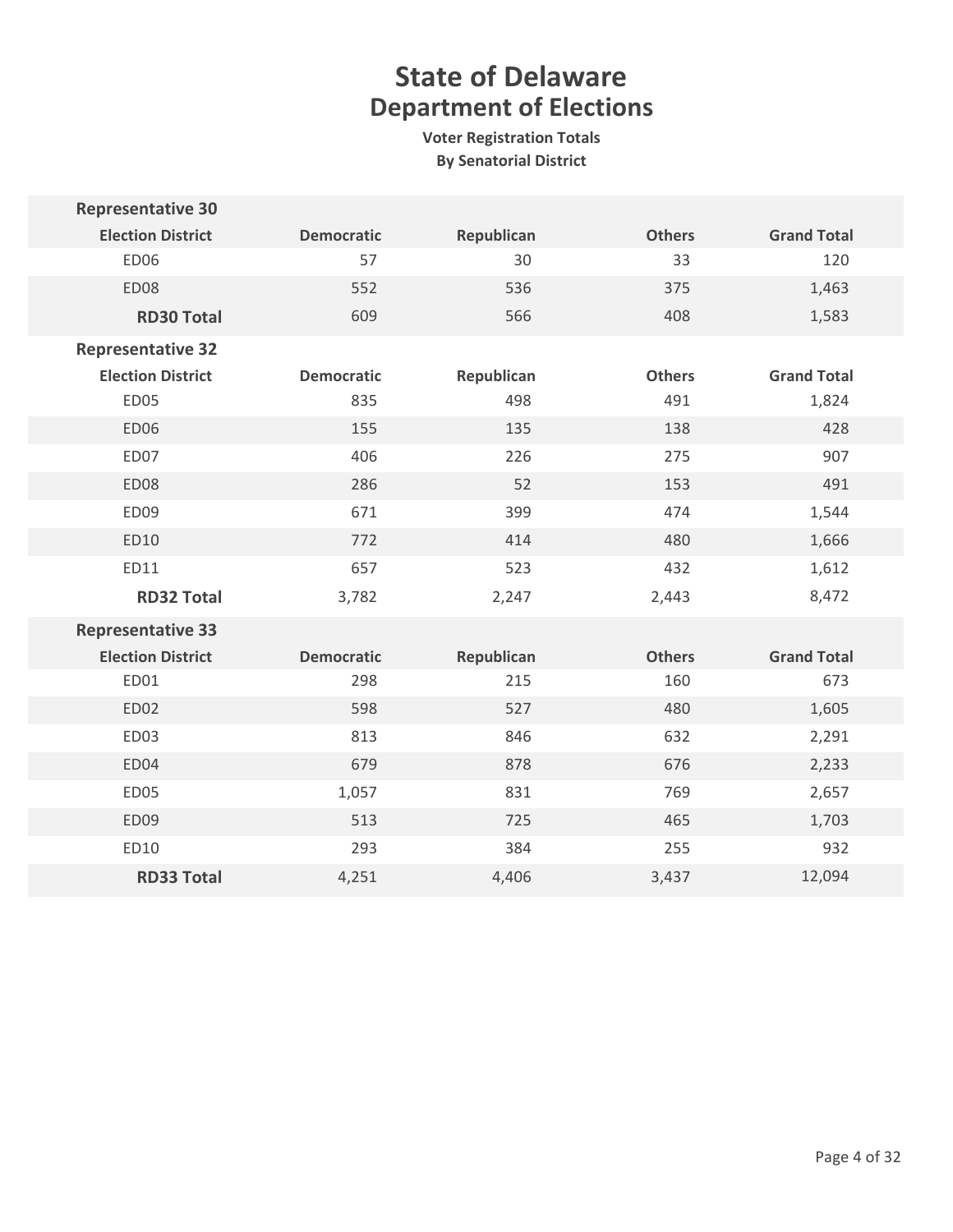| <b>Representative 34</b>  |                   |            |               |                    |
|---------------------------|-------------------|------------|---------------|--------------------|
| <b>Election District</b>  | <b>Democratic</b> | Republican | <b>Others</b> | <b>Grand Total</b> |
| ED05                      | 668               | 623        | 424           | 1,715              |
| <b>ED06</b>               | 734               | 524        | 481           | 1,739              |
| ED07                      | 427               | 490        | 341           | 1,258              |
| ED08                      | 890               | 762        | 608           | 2,260              |
| ED09                      | 1,099             | 651        | 555           | 2,305              |
| ED10                      | 491               | 493        | 355           | 1,339              |
| ED11                      | 1,039             | 689        | 638           | 2,366              |
| <b>RD34 Total</b>         | 5,348             | 4,232      | 3,402         | 12,982             |
| <b>SS16 Total</b>         | 14,196            | 11,668     | 9,842         | 35,706             |
| <b>Senate District 17</b> |                   |            |               |                    |
| <b>Representative 28</b>  |                   |            |               |                    |
| <b>Election District</b>  | <b>Democratic</b> | Republican | <b>Others</b> | <b>Grand Total</b> |
| ED11                      | 703               | 185        | 294           | 1,182              |
| ED12                      | 459               | 273        | 190           | 922                |
| ED13                      | 761               | 196        | 304           | 1,261              |
| <b>RD28 Total</b>         | 1,923             | 654        | 788           | 3,365              |
| <b>Representative 29</b>  |                   |            |               |                    |
| <b>Election District</b>  | <b>Democratic</b> | Republican | <b>Others</b> | <b>Grand Total</b> |
| ED07                      | 767               | 503        | 432           | 1,702              |
| ED09                      | 71                | 53         | 48            | 172                |
| ED10                      | 144               | 187        | 132           | 463                |
| ED11                      | 154               | 80         | 86            | 320                |
| <b>RD29 Total</b>         | 1,136             | 823        | 698           | 2,657              |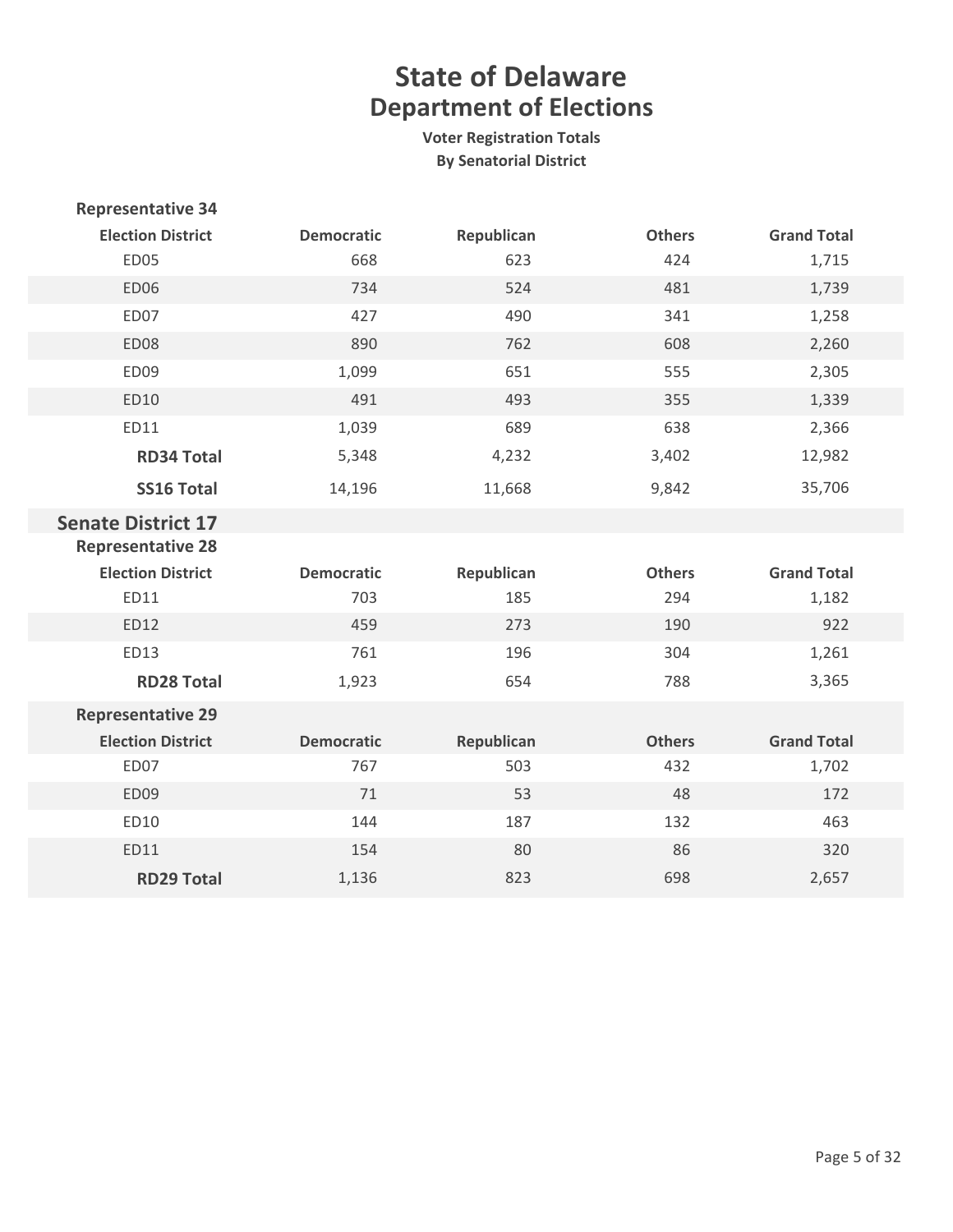| <b>Representative 31</b>                              |                   |            |               |                    |
|-------------------------------------------------------|-------------------|------------|---------------|--------------------|
| <b>Election District</b>                              | <b>Democratic</b> | Republican | <b>Others</b> | <b>Grand Total</b> |
| ED01                                                  | 1,160             | 394        | 517           | 2,071              |
| ED02                                                  | 686               | 457        | 428           | 1,571              |
| ED03                                                  | 1,064             | 359        | 375           | 1,798              |
| ED04                                                  | 1,041             | 407        | 470           | 1,918              |
| <b>ED05</b>                                           | 1,489             | 312        | 508           | 2,309              |
| <b>ED06</b>                                           | 1,358             | 321        | 458           | 2,137              |
| ED07                                                  | 629               | 179        | 310           | 1,118              |
| <b>ED08</b>                                           | 525               | 280        | 316           | 1,121              |
| ED09                                                  | 560               | 255        | 338           | 1,153              |
| ED10                                                  | 549               | 283        | 277           | 1,109              |
| <b>RD31 Total</b>                                     | 9,061             | 3,247      | 3,997         | 16,305             |
| <b>Representative 32</b>                              |                   |            |               |                    |
| <b>Election District</b>                              | <b>Democratic</b> | Republican | <b>Others</b> | <b>Grand Total</b> |
| ED01                                                  | 1,128             | 347        | 494           | 1,969              |
| ED02                                                  | 525               | 175        | 242           | 942                |
| ED03                                                  | 718               | 335        | 351           | 1,404              |
| ED04                                                  | 460               | 147        | 230           | 837                |
| ED12                                                  | 1,132             | 245        | 424           | 1,801              |
| <b>RD32 Total</b>                                     | 3,963             | 1,249      | 1,741         | 6,953              |
| <b>Representative 34</b>                              |                   |            |               |                    |
| <b>Election District</b>                              | <b>Democratic</b> | Republican | <b>Others</b> | <b>Grand Total</b> |
| ED01                                                  | 933               | 619        | 672           | 2,224              |
| <b>ED03</b>                                           | 1,306             | 703        | 723           | 2,732              |
| <b>RD34 Total</b>                                     | 2,239             | 1,322      | 1,395         | 4,956              |
| <b>SS17 Total</b>                                     | 18,322            | 7,295      | 8,619         | 34,236             |
| <b>Senate District 18</b><br><b>Representative 30</b> |                   |            |               |                    |
| <b>Election District</b>                              | <b>Democratic</b> | Republican | <b>Others</b> | <b>Grand Total</b> |
| ED17                                                  | 142               | 344        | 179           | 665                |
| <b>RD30 Total</b>                                     | 142               | 344        | 179           | 665                |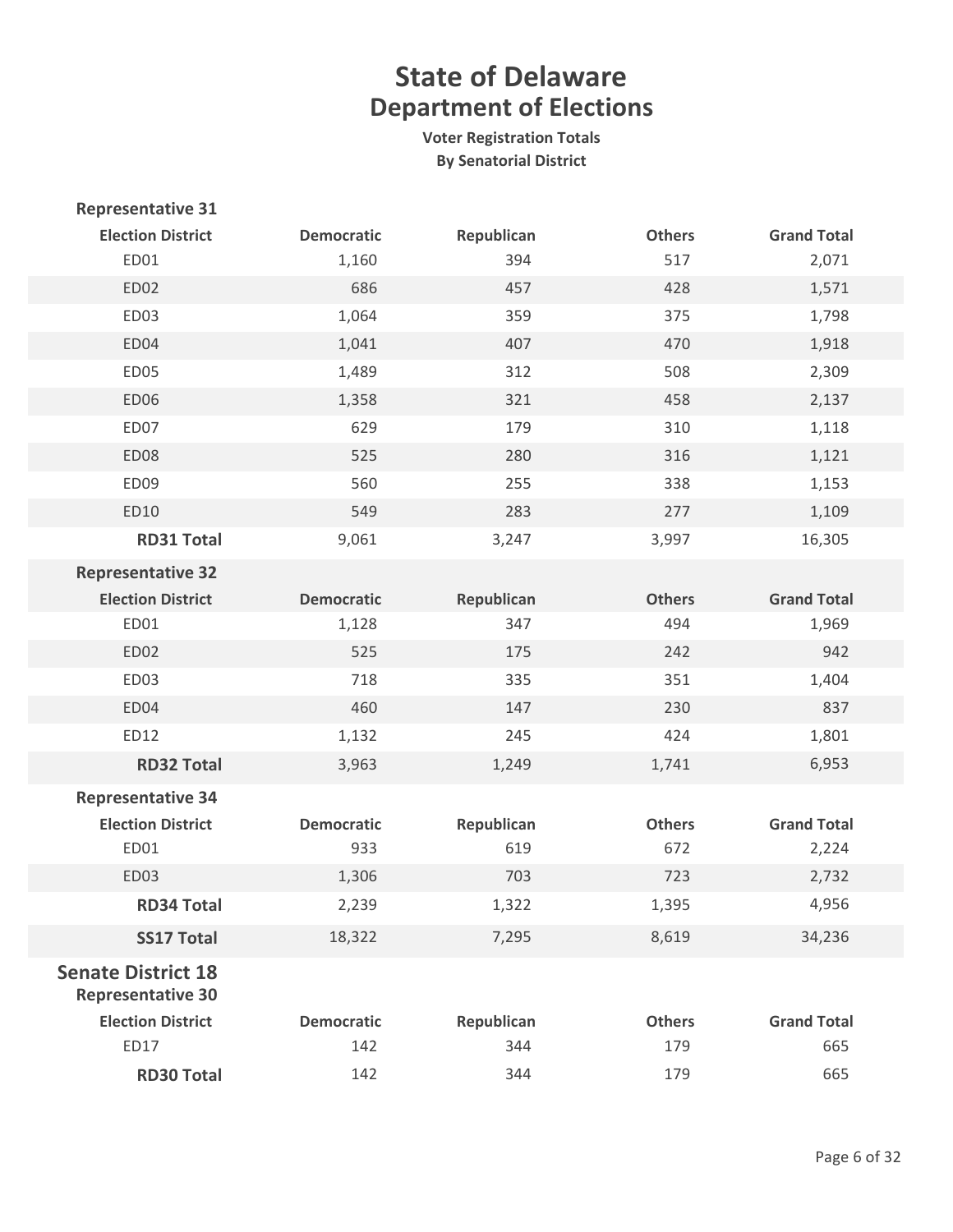| <b>Representative 33</b> |                   |            |               |                    |
|--------------------------|-------------------|------------|---------------|--------------------|
| <b>Election District</b> | <b>Democratic</b> | Republican | <b>Others</b> | <b>Grand Total</b> |
| ED <sub>08</sub>         | 1,084             | 616        | 586           | 2,286              |
| ED11                     | 197               | 321        | 214           | 732                |
| ED12                     | 444               | 542        | 364           | 1,350              |
| <b>RD33 Total</b>        | 1,725             | 1,479      | 1,164         | 4,368              |
| <b>SS18 Total</b>        | 1,867             | 1,823      | 1,343         | 5,033              |
| <b>KENT Total</b>        | 58,273            | 40,543     | 36,041        | 134,857            |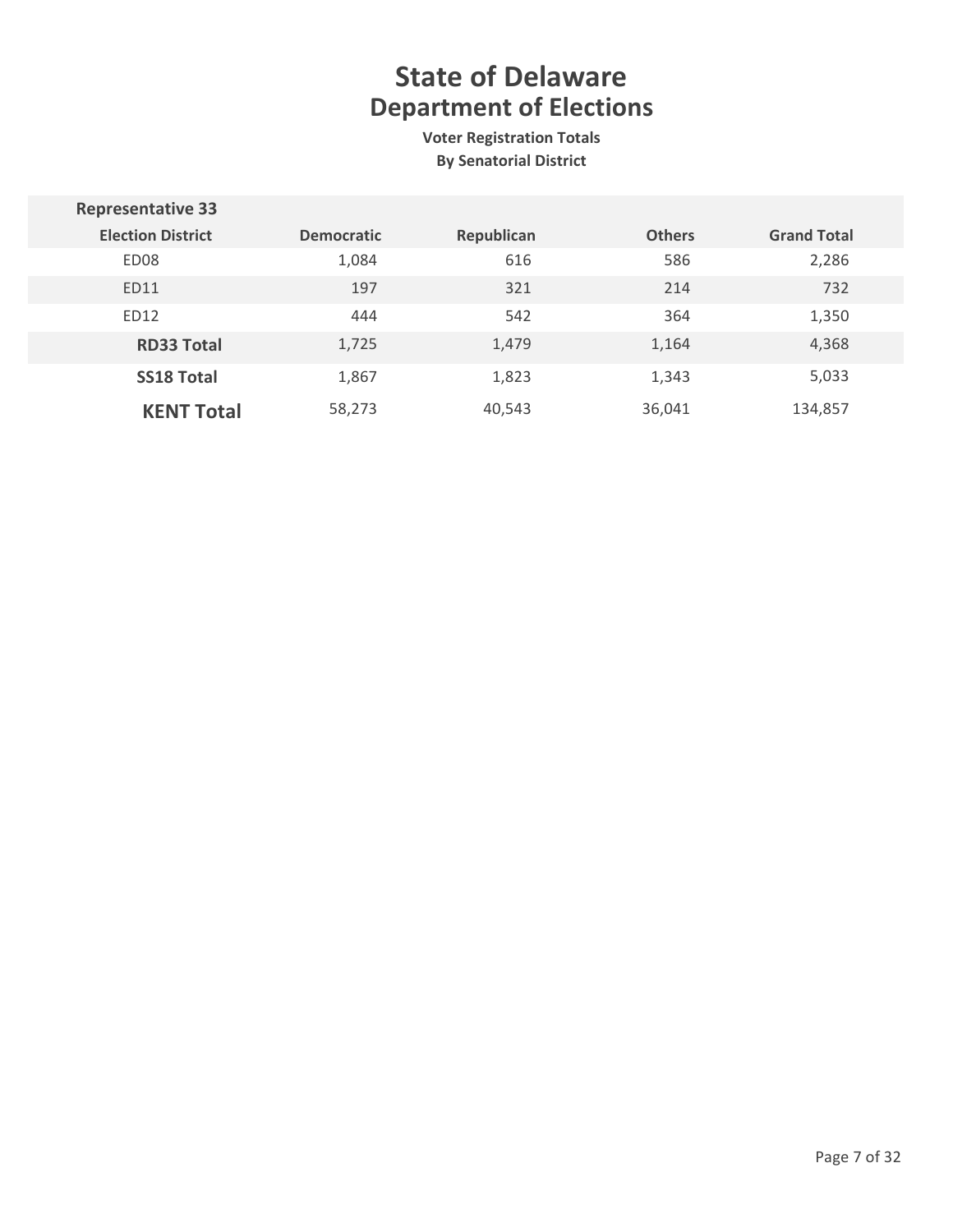**Voter Registration Totals By Senatorial District**

### **NEW CASTLE COUNTY**

| <b>Senate District 01</b><br><b>Representative 01</b> |                   |                |                |                    |
|-------------------------------------------------------|-------------------|----------------|----------------|--------------------|
| <b>Election District</b>                              | <b>Democratic</b> | Republican     | <b>Others</b>  | <b>Grand Total</b> |
| ED01                                                  | 1,080             | 82             | 215            | 1,377              |
| ED04                                                  | 1,395             | 101            | 267            | 1,763              |
| ED05                                                  | 1,303             | 179            | 304            | 1,786              |
| ED08                                                  | 1,284             | 346            | 481            | 2,111              |
| ED11                                                  | 896               | 76             | 191            | 1,163              |
| ED13                                                  | 1,130             | 225            | 327            | 1,682              |
| ED14                                                  | 805               | 180            | 249            | 1,234              |
| ED15                                                  | 12                | $\overline{2}$ | $\overline{4}$ | 18                 |
| ED16                                                  | 29                | $\overline{7}$ | 14             | 50                 |
| <b>RD01 Total</b>                                     | 7,934             | 1,198          | 2,052          | 11,184             |
| <b>Representative 02</b>                              |                   |                |                |                    |
|                                                       |                   |                |                |                    |
| <b>Election District</b>                              | <b>Democratic</b> | Republican     | <b>Others</b>  | <b>Grand Total</b> |
| <b>ED02</b>                                           | 312               | 53             | 99             | 464                |
| ED03                                                  | 137               | 33             | 67             | 237                |
| ED21                                                  | 4                 |                | 4              |                    |
| <b>RD02 Total</b>                                     | 453               | 86             | 170            | 709                |
| <b>Representative 03</b>                              |                   |                |                |                    |
| <b>Election District</b>                              | <b>Democratic</b> | Republican     | <b>Others</b>  | <b>Grand Total</b> |
| ED10                                                  | 165               | 53             | 49             | 267                |
| ED12                                                  | 74                | 13             | 28             | 115                |
| ED13                                                  | 62                | 22             | 31             | 115                |
| ED14                                                  | 199               | 57             | 66             | 322                |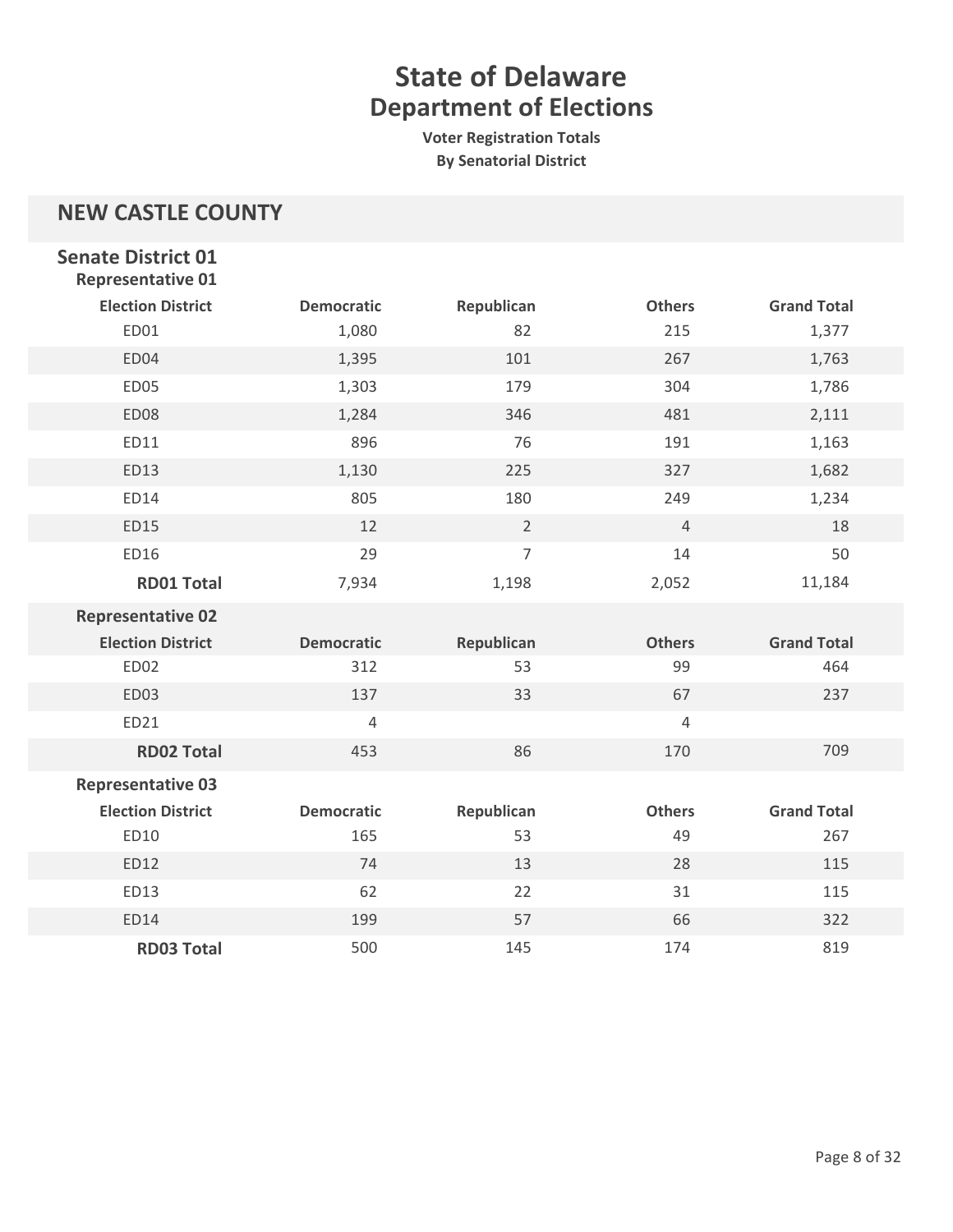| <b>Representative 06</b> |                   |            |               |                    |
|--------------------------|-------------------|------------|---------------|--------------------|
| <b>Election District</b> | <b>Democratic</b> | Republican | <b>Others</b> | <b>Grand Total</b> |
| ED01                     | 647               | 325        | 364           | 1,336              |
| ED02                     | 765               | 550        | 499           | 1,814              |
| ED04                     | 624               | 260        | 279           | 1,163              |
| <b>ED05</b>              | 1,206             | 218        | 368           | 1,792              |
| ED06                     | 1,113             | 433        | 481           | 2,027              |
| ED07                     | 535               | 393        | 329           | 1,257              |
| <b>ED08</b>              | 512               | 236        | 338           | 1,086              |
| ED09                     | 962               | 458        | 472           | 1,892              |
| ED12                     | 845               | 545        | 475           | 1,865              |
| ED13                     | 624               | 249        | 273           | 1,146              |
| ED14                     | 162               | 53         | 45            | 260                |
| <b>ED15</b>              | 68                | 43         | 42            | 153                |
| <b>RD06 Total</b>        | 8,063             | 3,763      | 3,965         | 15,791             |
| <b>Representative 07</b> |                   |            |               |                    |
|                          |                   |            |               |                    |
| <b>Election District</b> | <b>Democratic</b> | Republican | <b>Others</b> | <b>Grand Total</b> |
| ED01                     | 666               | 368        | 338           | 1,372              |
| <b>ED03</b>              | 375               | 270        | 227           | 872                |
| ED08                     | 559               | 249        | 294           | 1,102              |
| ED09                     | 672               | 351        | 340           | 1,363              |
| <b>RD07 Total</b>        | 2,272             | 1,238      | 1,199         | 4,709              |
| <b>Representative 12</b> |                   |            |               |                    |
| <b>Election District</b> | <b>Democratic</b> | Republican | <b>Others</b> | <b>Grand Total</b> |
| ED08                     | 151               | 44         | 51            | 246                |
| ED12                     | 115               | 57         | 54            | 226                |
| ED15                     | 370               | 258        | 235           | 863                |
| ED16                     | 1,011             | 317        | 324           | 1,652              |
| ED17                     | 1,300             | 377        | 445           | 2,122              |
| <b>RD12 Total</b>        | 2,947             | 1,053      | 1,109         | 5,109              |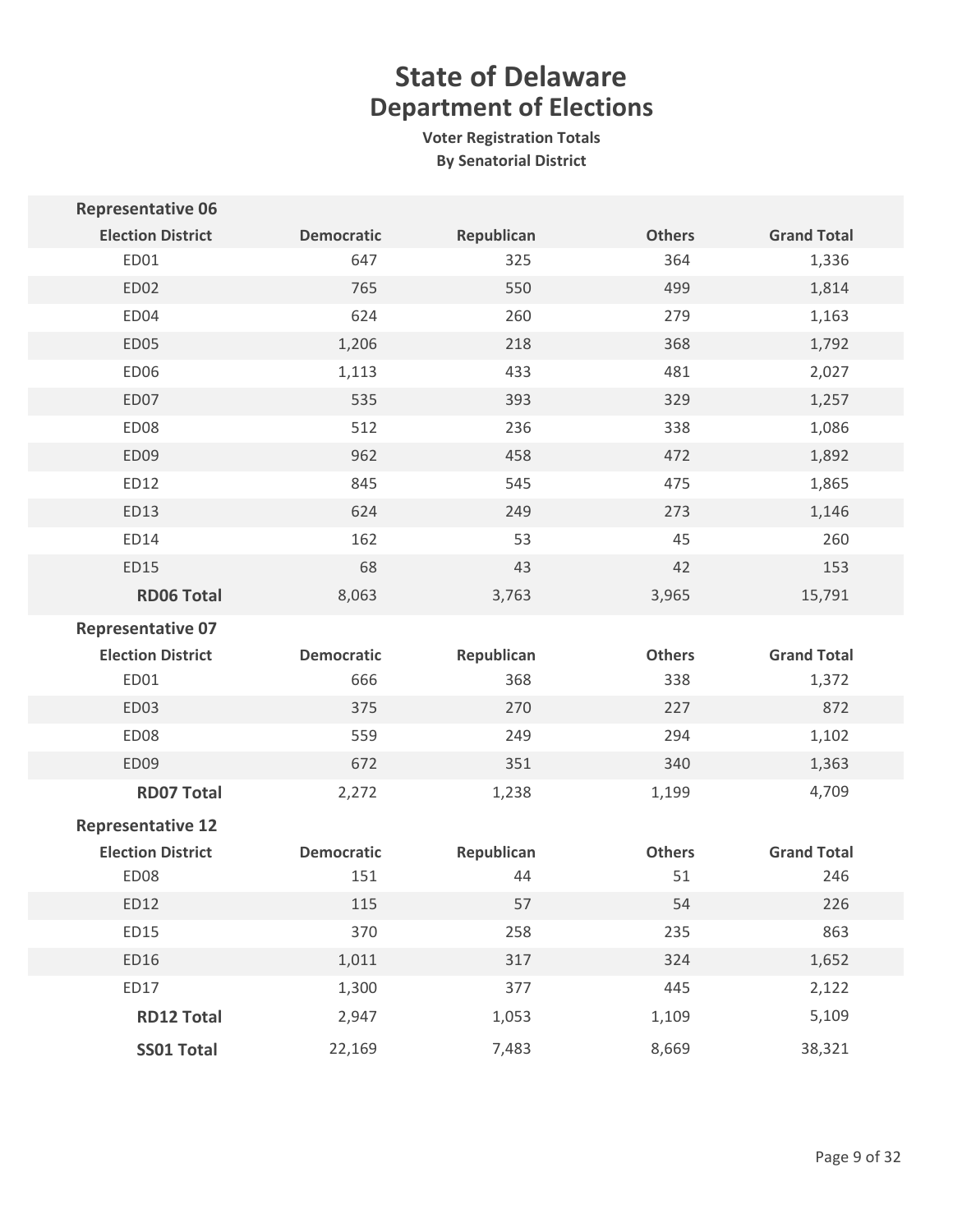| <b>Senate District 02</b><br><b>Representative 01</b> |                   |                |               |                    |
|-------------------------------------------------------|-------------------|----------------|---------------|--------------------|
| <b>Election District</b>                              | <b>Democratic</b> | Republican     | <b>Others</b> | <b>Grand Total</b> |
| ED02                                                  | 1,388             | 66             | 208           | 1,662              |
| ED03                                                  | 1,092             | 61             | 185           | 1,338              |
| ED06                                                  | 886               | 38             | 136           | 1,060              |
| ED07                                                  | 443               | 25             | 84            | 552                |
| ED09                                                  | 1,055             | 96             | 163           | 1,314              |
| ED10                                                  | 1,519             | 76             | 238           | 1,833              |
| ED12                                                  | 191               | 28             | 57            | 276                |
| <b>RD01 Total</b>                                     | 6,574             | 390            | 1,071         | 8,035              |
| <b>Representative 02</b>                              |                   |                |               |                    |
| <b>Election District</b>                              | <b>Democratic</b> | Republican     | <b>Others</b> | <b>Grand Total</b> |
| ED01                                                  | 587               | 26             | 89            | 702                |
| ED09                                                  | 889               | 41             | 147           | 1,077              |
| ED10                                                  | 873               | 46             | 163           | 1,082              |
| ED11                                                  | 1,147             | 75             | 224           | 1,446              |
| ED18                                                  | 246               | 25             | 70            | 341                |
| ED19                                                  | 18                | $\overline{2}$ | 5             | 25                 |
| <b>ED20</b>                                           | 51                | $\mathsf 3$    | 8             | 62                 |
| <b>RD02 Total</b>                                     | 3,811             | 218            | 706           | 4,735              |
| <b>Representative 16</b>                              |                   |                |               |                    |
| <b>Election District</b>                              | <b>Democratic</b> | Republican     | <b>Others</b> | <b>Grand Total</b> |
| ED01                                                  | 1,168             | 345            | 511           | 2,024              |
| ED02                                                  | 1,549             | 195            | 381           | 2,125              |
| ED03                                                  | 1,338             | 68             | 209           | 1,615              |
| ED04                                                  | 400               | 92             | 141           | 633                |
| ED05                                                  | 1,545             | 143            | 292           | 1,980              |
| ED06                                                  | 1,148             | 136            | 282           | 1,566              |
| ED07                                                  | 1,015             | 173            | 254           | 1,442              |
| ED08                                                  | 1,647             | 264            | 416           | 2,327              |
| ED10                                                  | 99                | 10             | 29            | 138                |
| ED11                                                  | 911               | 270            | 369           | 1,550              |
| <b>RD16 Total</b>                                     | 10,820            | 1,696          | 2,884         | 15,400             |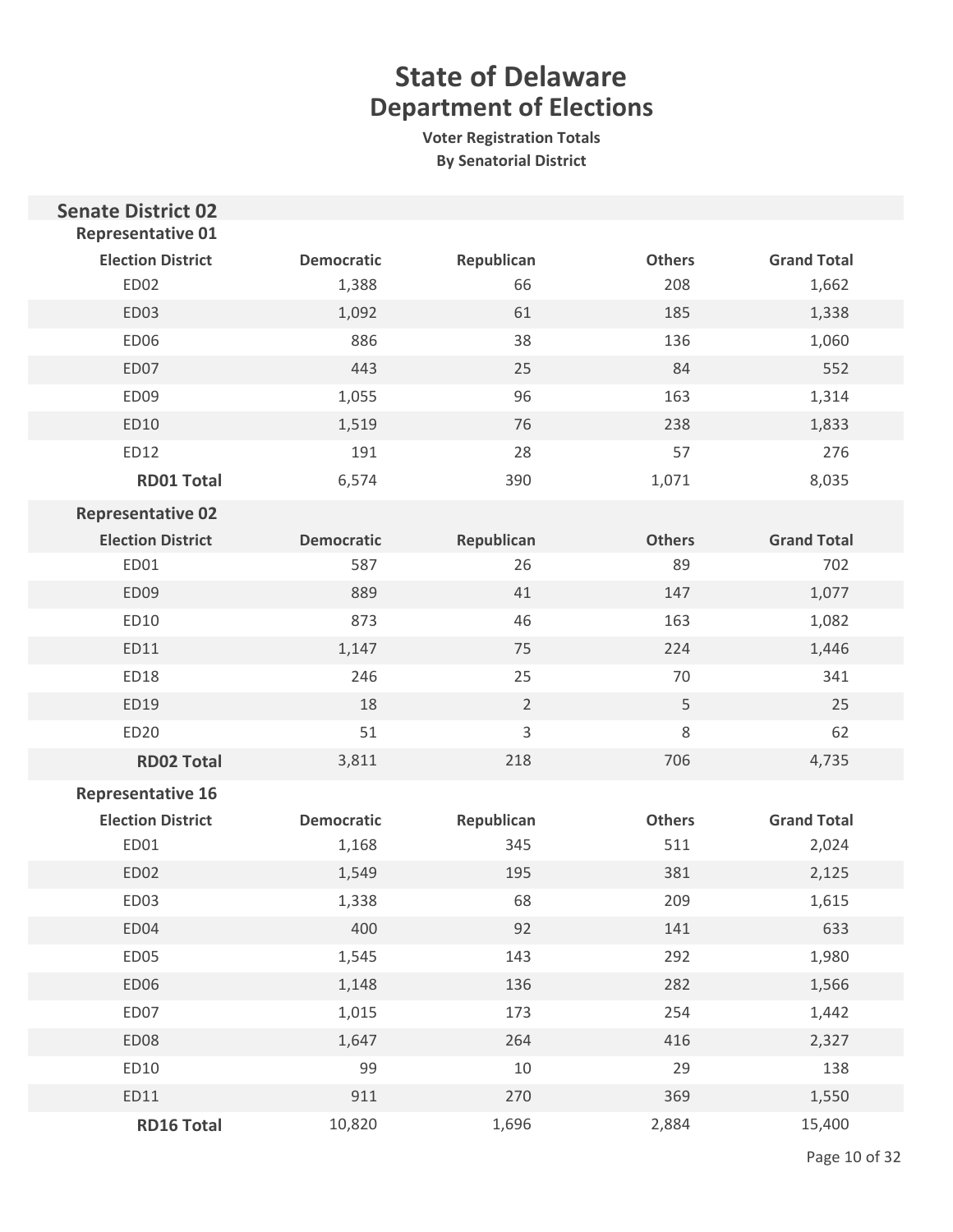| <b>Representative 17</b>                              |                   |            |               |                    |
|-------------------------------------------------------|-------------------|------------|---------------|--------------------|
| <b>Election District</b>                              | <b>Democratic</b> | Republican | <b>Others</b> | <b>Grand Total</b> |
| ED05                                                  | 775               | 278        | 369           | 1,422              |
| ED08                                                  | 700               | 133        | 217           | 1,050              |
| ED09                                                  | 700               | 290        | 301           | 1,291              |
| ED10                                                  | 952               | 272        | 438           | 1,662              |
| <b>RD17 Total</b>                                     | 3,127             | 973        | 1,325         | 5,425              |
| <b>SS02 Total</b>                                     | 24,332            | 3,277      | 5,986         | 33,595             |
| <b>Senate District 03</b><br><b>Representative 02</b> |                   |            |               |                    |
| <b>Election District</b>                              | <b>Democratic</b> | Republican | <b>Others</b> | <b>Grand Total</b> |
| ED04                                                  | 1,079             | 107        | 277           | 1,463              |
| <b>ED05</b>                                           | 894               | 129        | 254           | 1,277              |
| <b>ED06</b>                                           | 1,387             | 112        | 310           | 1,809              |
| ED07                                                  | 930               | 315        | 418           | 1,663              |
| ED08                                                  | 747               | 177        | 359           | 1,283              |
| ED12                                                  | 231               | 59         | 43            | 333                |
| ED13                                                  | 67                | 18         | 19            | 104                |
| ED14                                                  | 51                | 13         | 24            | 88                 |
| ED15                                                  | 222               | 28         | 79            | 329                |
| ED16                                                  | 1,168             | 108        | 340           | 1,616              |
| ED17                                                  | 882               | 43         | 150           | 1,075              |
| <b>RD02 Total</b>                                     | 7,658             | 1,109      | 2,273         | 11,040             |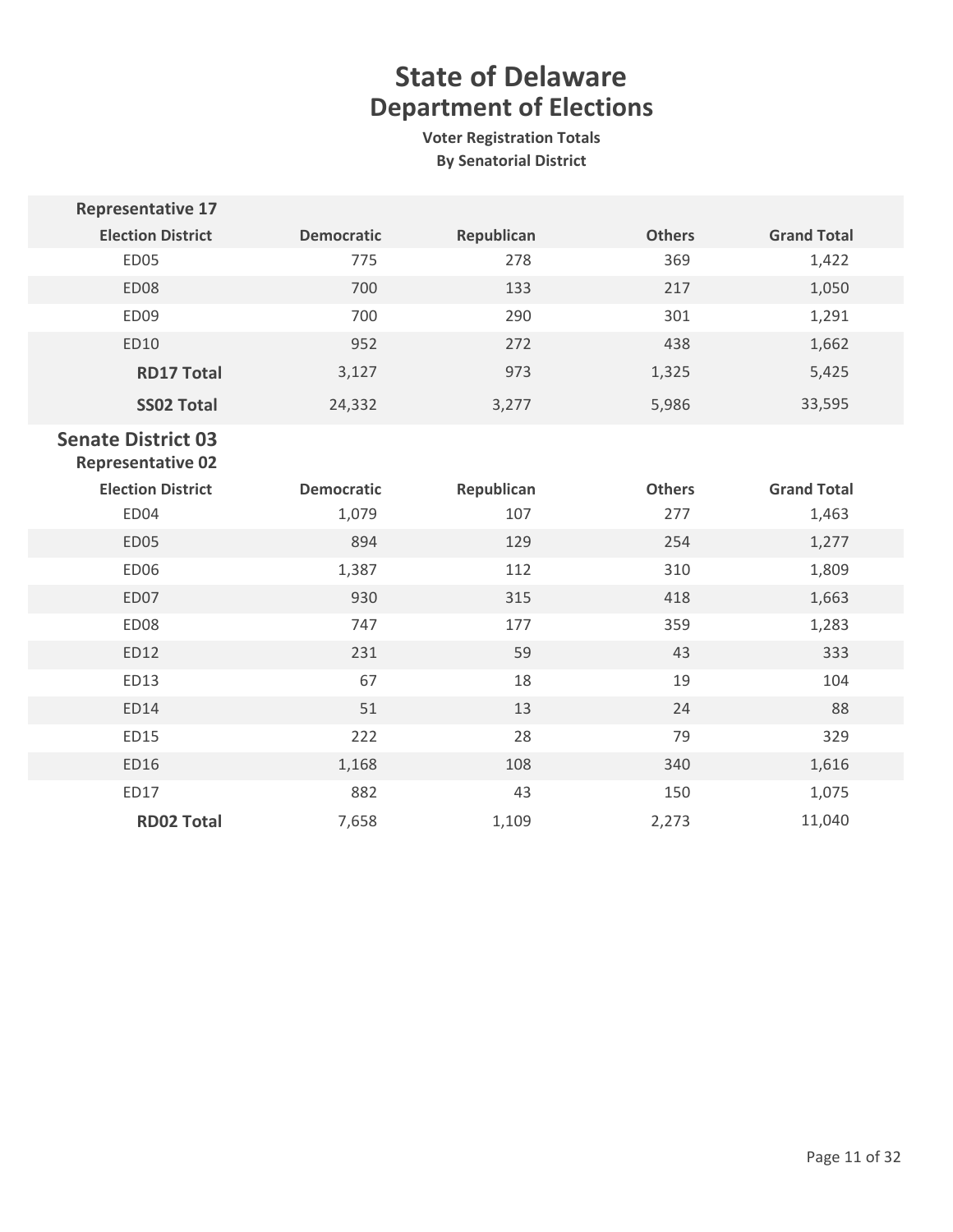| <b>Representative 03</b>  |                   |             |               |                    |
|---------------------------|-------------------|-------------|---------------|--------------------|
| <b>Election District</b>  | <b>Democratic</b> | Republican  | <b>Others</b> | <b>Grand Total</b> |
| ED01                      | 1,063             | 86          | 240           | 1,389              |
| <b>ED02</b>               | 1,322             | 217         | 368           | 1,907              |
| ED03                      | 926               | 125         | 253           | 1,304              |
| ED04                      | 1,514             | 127         | 338           | 1,979              |
| ED05                      | 855               | 108         | 243           | 1,206              |
| <b>ED06</b>               | 862               | 95          | 215           | 1,172              |
| ED07                      | 1,733             | 201         | 397           | 2,331              |
| <b>ED08</b>               | 1,117             | 208         | 339           | 1,664              |
| ED09                      | 1,952             | 229         | 491           | 2,672              |
| ED11                      | 297               | 50          | 106           | 453                |
| <b>RD03 Total</b>         | 11,641            | 1,446       | 2,990         | 16,077             |
| <b>Representative 13</b>  |                   |             |               |                    |
| <b>Election District</b>  | <b>Democratic</b> | Republican  | <b>Others</b> | <b>Grand Total</b> |
| ED03                      | 401               | 54          | 105           | 560                |
| ED07                      | 495               | 186         | 250           | 931                |
| ED11                      | 1,052             | 219         | 336           | 1,607              |
| ED12                      | 11                | $\mathbf 1$ | 5             | 17                 |
| ED13                      | 328               | 56          | 112           | 496                |
| ED15                      | 93                | 11          | 23            | 127                |
| <b>RD13 Total</b>         | 2,380             | 527         | 831           | 3,738              |
| <b>Representative 16</b>  |                   |             |               |                    |
| <b>Election District</b>  | <b>Democratic</b> | Republican  | <b>Others</b> | <b>Grand Total</b> |
| ED13                      | 303               | 78          | 140           | 521                |
| <b>RD16 Total</b>         | 303               | 78          | 140           | 521                |
| <b>SS03 Total</b>         | 21,982            | 3,160       | 6,234         | 31,376             |
| <b>Senate District 04</b> |                   |             |               |                    |
| <b>Representative 06</b>  |                   |             |               |                    |
| <b>Election District</b>  | <b>Democratic</b> | Republican  | <b>Others</b> | <b>Grand Total</b> |
| ED03                      | 196               | 137         | 119           | 452                |
| <b>RD06 Total</b>         | 196               | 137         | 119           | 452                |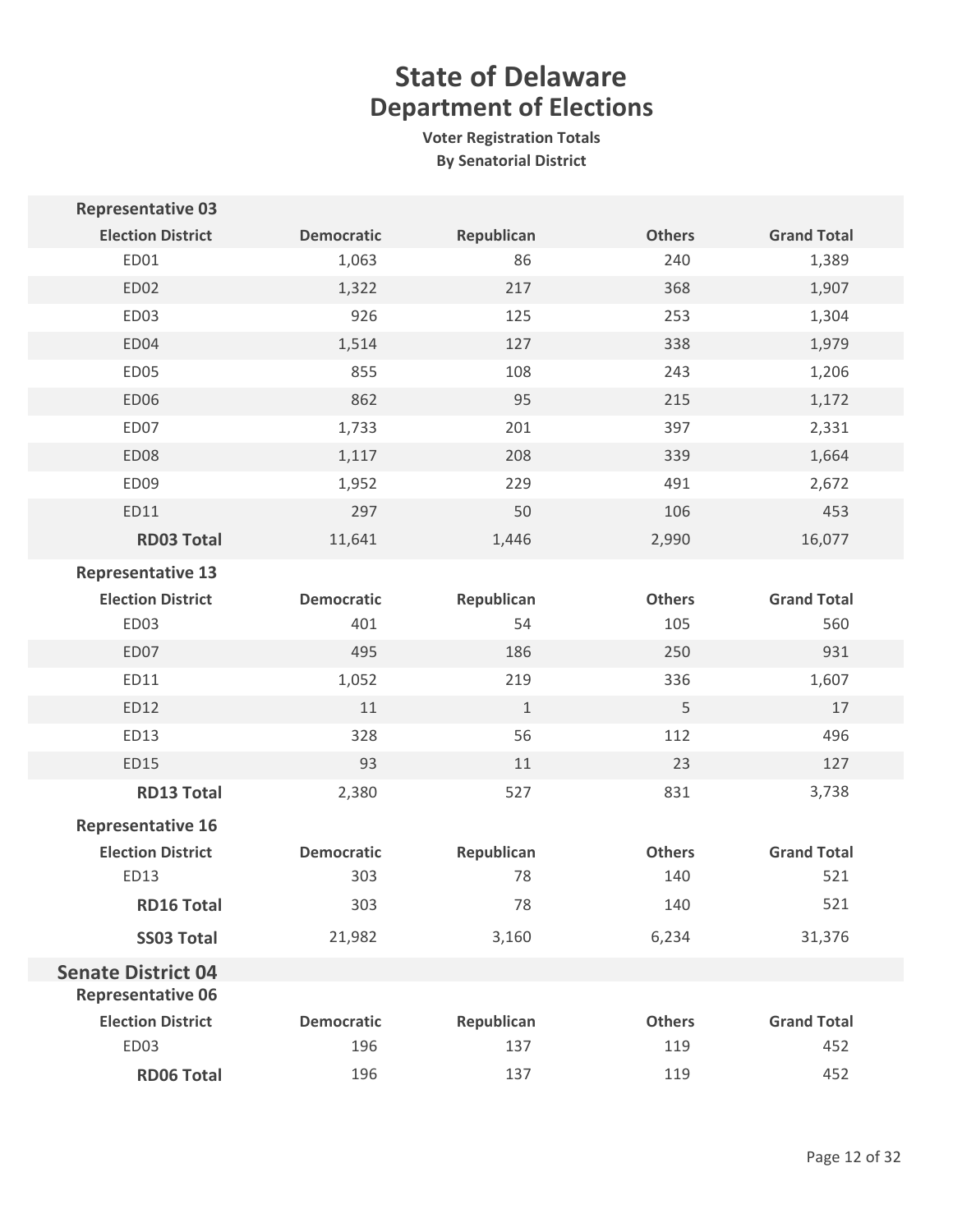| <b>Representative 10</b> |                   |            |               |                    |
|--------------------------|-------------------|------------|---------------|--------------------|
| <b>Election District</b> | <b>Democratic</b> | Republican | <b>Others</b> | <b>Grand Total</b> |
| ED08                     | 591               | 377        | 310           | 1,278              |
| <b>RD10 Total</b>        | 591               | 377        | 310           | 1,278              |
| <b>Representative 12</b> |                   |            |               |                    |
| <b>Election District</b> | <b>Democratic</b> | Republican | <b>Others</b> | <b>Grand Total</b> |
| ED01                     | 801               | 519        | 477           | 1,797              |
| ED04                     | 871               | 922        | 595           | 2,388              |
| ED05                     | 772               | 617        | 485           | 1,874              |
| <b>ED06</b>              | 323               | 317        | 205           | 845                |
| ED09                     | 759               | 553        | 472           | 1,784              |
| ED10                     | 568               | 544        | 408           | 1,520              |
| ED11                     | 539               | 671        | 396           | 1,606              |
| ED13                     | 239               | 250        | 197           | 686                |
| ED14                     | 539               | 419        | 384           | 1,342              |
| <b>RD12 Total</b>        | 5,411             | 4,812      | 3,619         | 13,842             |
| <b>Representative 21</b> |                   |            |               |                    |
| <b>Election District</b> | <b>Democratic</b> | Republican | <b>Others</b> | <b>Grand Total</b> |
| ED01                     | 402               | 283        | 239           | 924                |
| <b>ED06</b>              | 1,035             | 557        | 623           | 2,215              |
| ED09                     | 426               | 260        | 281           | 967                |
| ED13                     | 671               | 376        | 412           | 1,459              |
| <b>RD21 Total</b>        | 2,534             | 1,476      | 1,555         | 5,565              |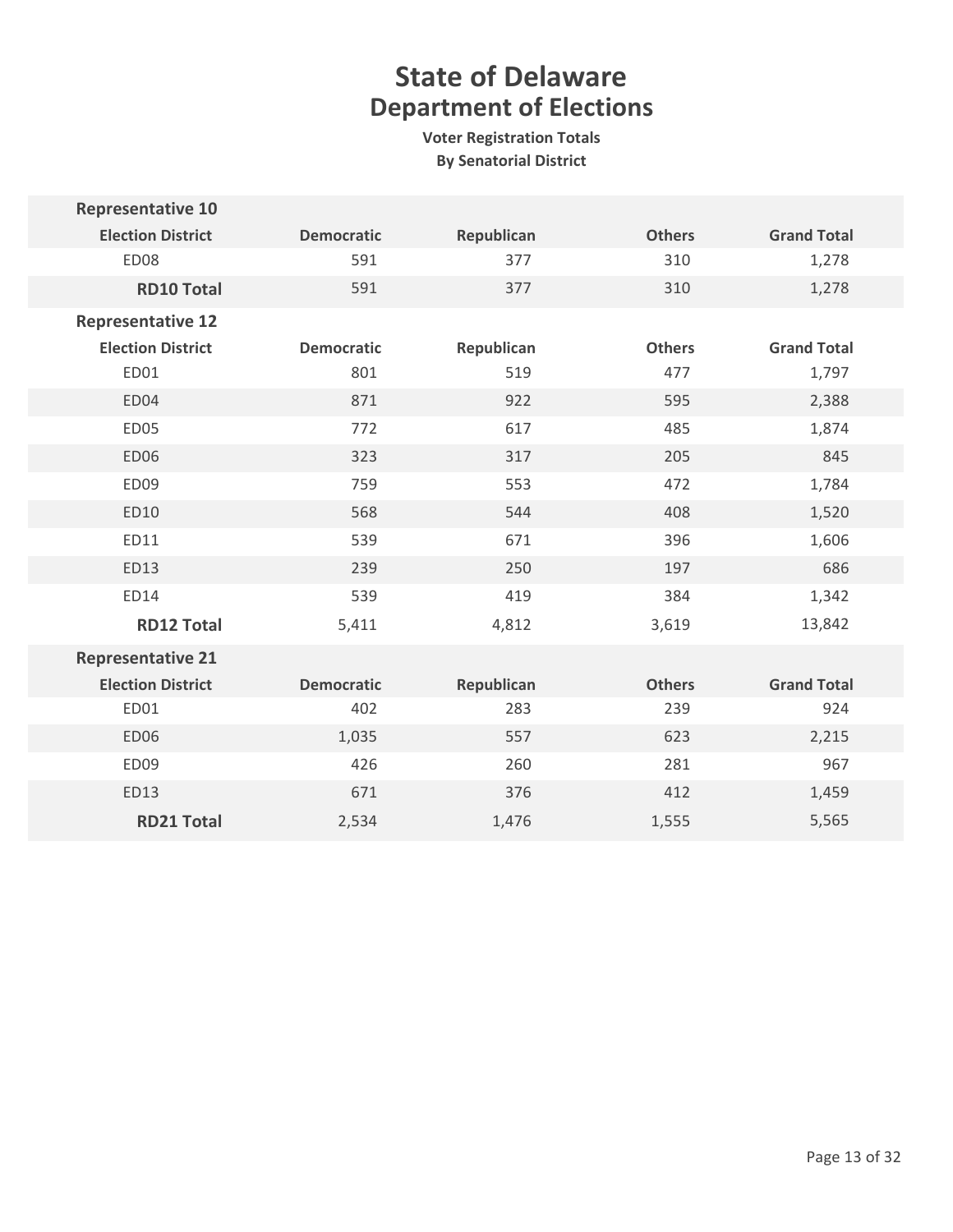| <b>Representative 22</b>                              |                   |             |               |                    |
|-------------------------------------------------------|-------------------|-------------|---------------|--------------------|
| <b>Election District</b>                              | <b>Democratic</b> | Republican  | <b>Others</b> | <b>Grand Total</b> |
| ED01                                                  | 639               | 606         | 494           | 1,739              |
| ED02                                                  | 560               | 491         | 452           | 1,503              |
| ED03                                                  | 637               | 573         | 488           | 1,698              |
| ED04                                                  | 625               | 585         | 459           | 1,669              |
| <b>ED06</b>                                           | 526               | 256         | 301           | 1,083              |
| ED07                                                  | 706               | 464         | 422           | 1,592              |
| ED08                                                  | 626               | 435         | 425           | 1,486              |
| ED09                                                  | 567               | 415         | 446           | 1,428              |
| ED10                                                  | 897               | 634         | 589           | 2,120              |
| ED12                                                  | 643               | 577         | 532           | 1,752              |
| <b>RD22 Total</b>                                     | 6,426             | 5,036       | 4,608         | 16,070             |
| <b>SS04 Total</b>                                     | 15,158            | 11,838      | 10,211        | 37,207             |
| <b>Senate District 05</b><br><b>Representative 06</b> |                   |             |               |                    |
|                                                       |                   |             |               |                    |
| <b>Election District</b>                              | <b>Democratic</b> | Republican  | <b>Others</b> | <b>Grand Total</b> |
| ED10                                                  | 734               | 542         | 448           | 1,724              |
| ED11                                                  | 582               | 419         | 370           | 1,371              |
| <b>RD06 Total</b>                                     | 1,316             | 961         | 818           | 3,095              |
| <b>Representative 07</b>                              |                   |             |               |                    |
| <b>Election District</b>                              | <b>Democratic</b> | Republican  | <b>Others</b> | <b>Grand Total</b> |
| ED02                                                  | 889               | 320         | 354           | 1,563              |
| ED04                                                  | 853               | 274         | 323           | 1,450              |
| ED05                                                  | 858               | 322         | 394           | 1,574              |
| <b>ED06</b>                                           | 934               | 344         | 372           | 1,650              |
| ED07                                                  | 936               | 435         | 417           | 1,788              |
| ED10                                                  | 869               | 236         | 286           | 1,391              |
| ED11                                                  | 1,152             | 242         | 381           | 1,775              |
| ED12                                                  | 818               | 220         | 273           | 1,311              |
| ED13                                                  | $\overline{2}$    | $\mathbf 1$ |               |                    |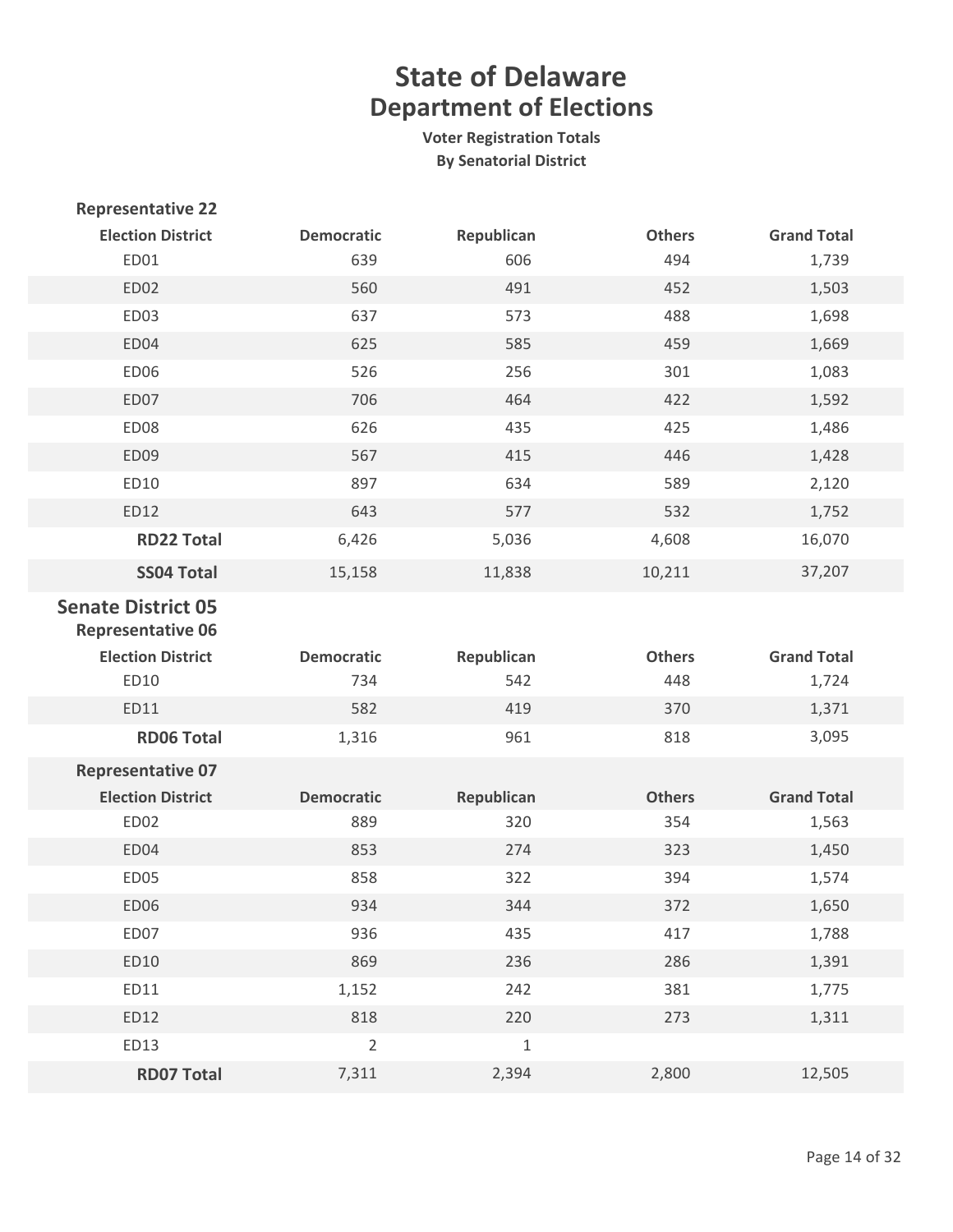| <b>Representative 10</b>  |                   |            |               |                    |
|---------------------------|-------------------|------------|---------------|--------------------|
| <b>Election District</b>  | <b>Democratic</b> | Republican | <b>Others</b> | <b>Grand Total</b> |
| ED01                      | 707               | 576        | 381           | 1,664              |
| <b>ED02</b>               | 604               | 483        | 400           | 1,487              |
| ED03                      | 644               | 460        | 388           | 1,492              |
| ED04                      | 783               | 371        | 360           | 1,514              |
| ED05                      | 674               | 541        | 421           | 1,636              |
| <b>ED06</b>               | 696               | 584        | 417           | 1,697              |
| ED07                      | 607               | 400        | 377           | 1,384              |
| <b>ED09</b>               | 635               | 477        | 371           | 1,483              |
| ED10                      | 879               | 538        | 494           | 1,911              |
| ED11                      | 791               | 519        | 475           | 1,785              |
| ED12                      | 941               | 311        | 364           | 1,616              |
| <b>RD10 Total</b>         | 7,961             | 5,260      | 4,448         | 17,669             |
| <b>Representative 12</b>  |                   |            |               |                    |
| <b>Election District</b>  | <b>Democratic</b> | Republican | <b>Others</b> | <b>Grand Total</b> |
| ED02                      | 626               | 404        | 390           | 1,420              |
| ED03                      | 592               | 386        | 390           | 1,368              |
| <b>RD12 Total</b>         | 1,218             | 790        | 780           | 2,788              |
| <b>SS05 Total</b>         | 17,806            | 9,405      | 8,846         | 36,057             |
| <b>Senate District 07</b> |                   |            |               |                    |
| <b>Representative 12</b>  |                   |            |               |                    |
| <b>Election District</b>  | <b>Democratic</b> | Republican | <b>Others</b> | <b>Grand Total</b> |
| ED07                      | 192               | 171        | 94            | 457                |
| <b>RD12 Total</b>         | 192               | 171        | 94            | 457                |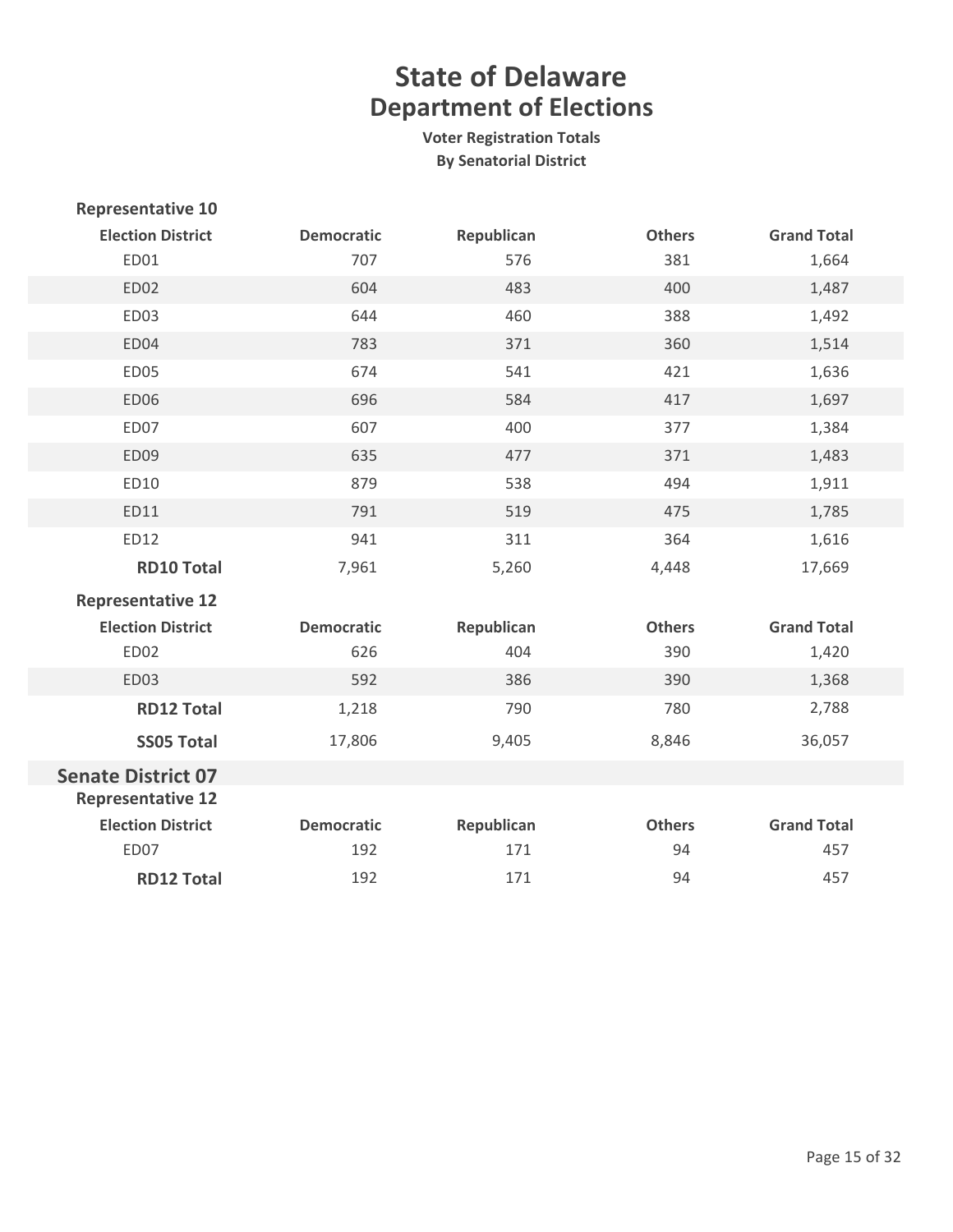| <b>Representative 13</b> |                   |            |               |                    |
|--------------------------|-------------------|------------|---------------|--------------------|
| <b>Election District</b> | <b>Democratic</b> | Republican | <b>Others</b> | <b>Grand Total</b> |
| ED01                     | 867               | 387        | 466           | 1,720              |
| <b>ED02</b>              | 671               | 251        | 403           | 1,325              |
| ED04                     | 913               | 417        | 512           | 1,842              |
| <b>ED05</b>              | 908               | 331        | 509           | 1,748              |
| <b>ED06</b>              | 903               | 436        | 565           | 1,904              |
| ED08                     | 1,218             | 286        | 531           | 2,035              |
| ED09                     | 928               | 254        | 397           | 1,579              |
| ED10                     | 406               | 175        | 238           | 819                |
| ED14                     | 339               | 208        | 232           | 779                |
| <b>RD13 Total</b>        | 7,153             | 2,745      | 3,853         | 13,751             |
| <b>Representative 19</b> |                   |            |               |                    |
| <b>Election District</b> | <b>Democratic</b> | Republican | <b>Others</b> | <b>Grand Total</b> |
| ED03                     | 963               | 586        | 640           | 2,189              |
| ED04                     | 939               | 426        | 512           | 1,877              |
| ED06                     | 287               | 86         | 156           | 529                |
| ED07                     | 565               | 261        | 319           | 1,145              |
| ED08                     | 799               | 456        | 525           | 1,780              |
| ED09                     | 720               | 387        | 481           | 1,588              |
| ED10                     | 518               | 236        | 320           | 1,074              |
| ED11                     | 491               | 200        | 255           | 946                |
| ED12                     | 894               | 261        | 400           | 1,555              |
| ED13                     | 712               | 496        | 522           | 1,730              |
| <b>RD19 Total</b>        | 6,888             | 3,395      | 4,130         | 14,413             |
| <b>Representative 21</b> |                   |            |               |                    |
| <b>Election District</b> | <b>Democratic</b> | Republican | <b>Others</b> | <b>Grand Total</b> |
| ED10                     | 653               | 436        | 421           | 1,510              |
| ED14                     | 173               | 129        | 135           | 437                |
| ED15                     | 29                | $\sqrt{4}$ | $\,8\,$       | 41                 |
| <b>RD21 Total</b>        | 855               | 569        | 564           | 1,988              |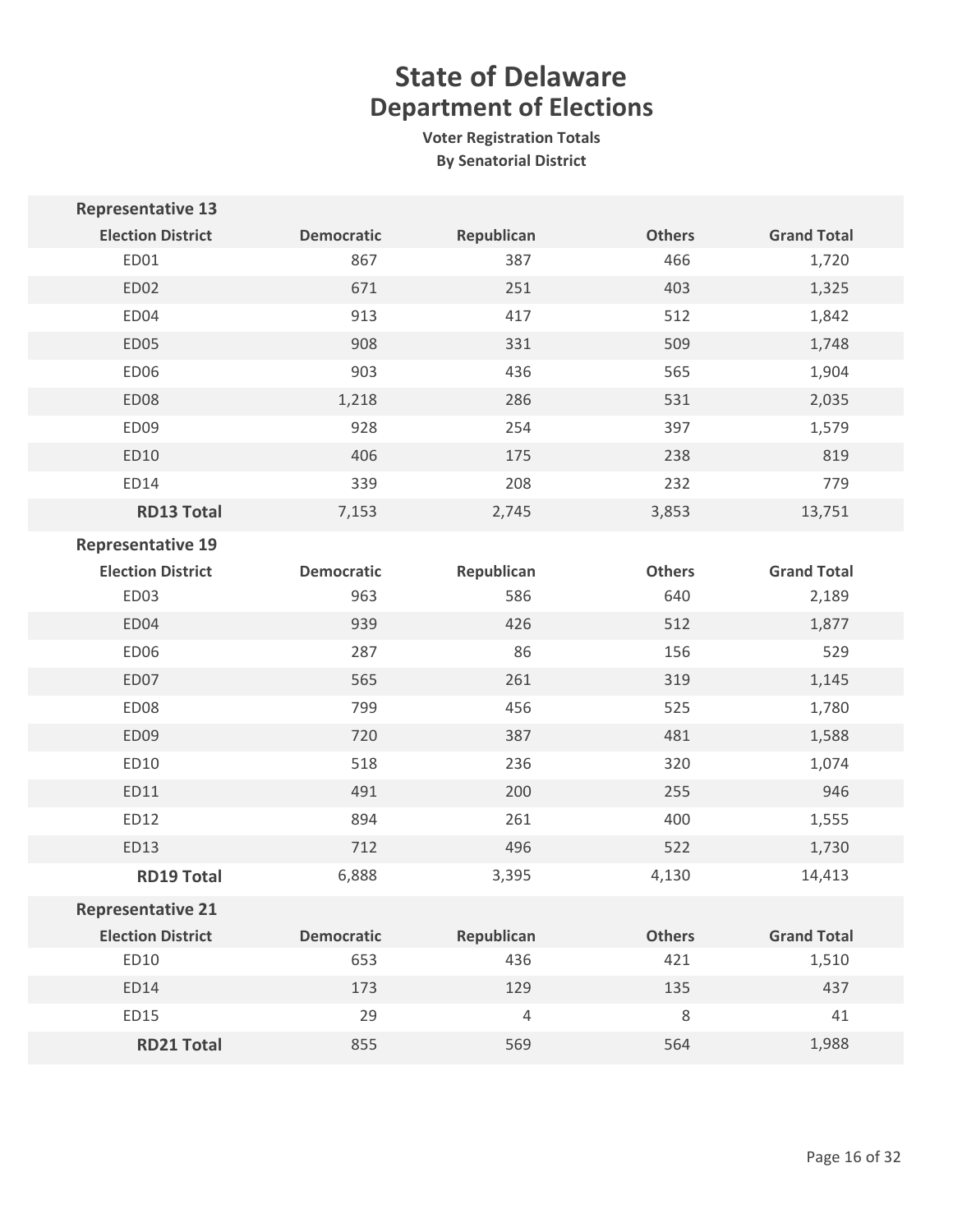| <b>Representative 22</b>                              |                          |                  |                      |                           |
|-------------------------------------------------------|--------------------------|------------------|----------------------|---------------------------|
| <b>Election District</b>                              | <b>Democratic</b>        | Republican       | <b>Others</b>        | <b>Grand Total</b>        |
| ED11                                                  | 490                      | 469              | 348                  | 1,307                     |
| ED13                                                  | 693                      | 561              | 471                  | 1,725                     |
| <b>RD22 Total</b>                                     | 1,183                    | 1,030            | 819                  | 3,032                     |
| <b>SS07 Total</b>                                     | 16,271                   | 7,910            | 9,460                | 33,641                    |
| <b>Senate District 08</b><br><b>Representative 21</b> |                          |                  |                      |                           |
| <b>Election District</b><br>ED07                      | <b>Democratic</b><br>35  | Republican<br>60 | <b>Others</b><br>45  | <b>Grand Total</b><br>140 |
| ED08                                                  | 588                      | 383              | 405                  | 1,376                     |
| ED12                                                  | 372                      | 282              | 224                  | 878                       |
| <b>RD21 Total</b>                                     | 995                      | 725              | 674                  | 2,394                     |
| <b>Representative 22</b>                              |                          |                  |                      |                           |
| <b>Election District</b>                              | <b>Democratic</b>        | Republican       | <b>Others</b>        | <b>Grand Total</b>        |
| ED05                                                  | 880                      | 914              | 666                  | 2,460                     |
| <b>RD22 Total</b>                                     | 880                      | 914              | 666                  | 2,460                     |
| <b>Representative 23</b>                              |                          |                  |                      |                           |
| <b>Election District</b><br>ED01                      | <b>Democratic</b><br>284 | Republican<br>92 | <b>Others</b><br>179 | <b>Grand Total</b><br>555 |
| ED02                                                  | 780                      | 464              | 511                  | 1,755                     |
| ED03                                                  | 596                      | 352              | 381                  | 1,329                     |
| ED04                                                  | 1,035                    | 427              | 490                  | 1,952                     |
| ED05                                                  | 1,130                    | 329              | 549                  | 2,008                     |
| ED06                                                  | 802                      | 522              | 484                  | 1,808                     |
| ED07                                                  | 647                      | 426              | 434                  | 1,507                     |
| ED08                                                  | 190                      | 100              | 99                   | 389                       |
| ED09                                                  | 705                      | 562              | 469                  | 1,736                     |
| ED10                                                  | 205                      | 60               | 124                  | 389                       |
| ED11                                                  | 695                      | 722              | 516                  | 1,933                     |
| ED12                                                  | 299                      | 282              | 236                  | 817                       |
| <b>RD23 Total</b>                                     | 7,368                    | 4,338            | 4,472                | 16,178                    |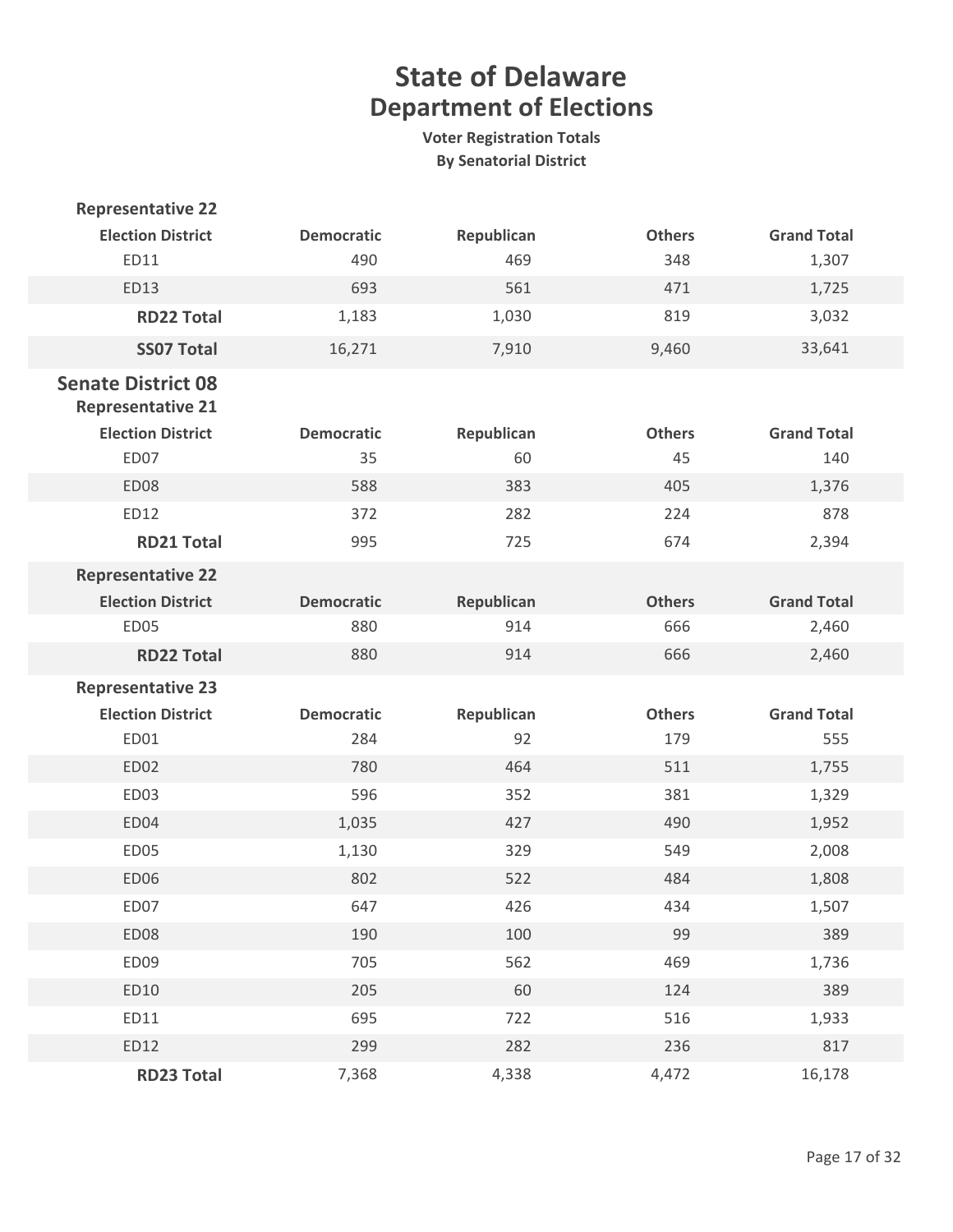| <b>Representative 24</b>  |                   |            |               |                    |
|---------------------------|-------------------|------------|---------------|--------------------|
| <b>Election District</b>  | <b>Democratic</b> | Republican | <b>Others</b> | <b>Grand Total</b> |
| ED12                      | 180               | 44         | 104           | 328                |
| <b>RD24 Total</b>         | 180               | 44         | 104           | 328                |
| <b>Representative 25</b>  |                   |            |               |                    |
| <b>Election District</b>  | <b>Democratic</b> | Republican | <b>Others</b> | <b>Grand Total</b> |
| ED01                      | 567               | 169        | 312           | 1,048              |
| <b>ED02</b>               | 637               | 384        | 428           | 1,449              |
| <b>ED03</b>               | 706               | 206        | 365           | 1,277              |
| ED04                      | 762               | 352        | 391           | 1,505              |
| ED07                      | 938               | 515        | 610           | 2,063              |
| <b>RD25 Total</b>         | 3,610             | 1,626      | 2,106         | 7,342              |
| <b>SS08 Total</b>         | 13,033            | 7,647      | 8,022         | 28,702             |
| <b>Senate District 09</b> |                   |            |               |                    |
| <b>Representative 17</b>  |                   |            |               |                    |
| <b>Election District</b>  | <b>Democratic</b> | Republican | <b>Others</b> | <b>Grand Total</b> |
| ED06                      | 104               | 68         | 57            | 229                |
| <b>RD17 Total</b>         | 104               | 68         | 57            | 229                |
| <b>Representative 18</b>  |                   |            |               |                    |
| <b>Election District</b>  | <b>Democratic</b> | Republican | <b>Others</b> | <b>Grand Total</b> |
| ED01                      | 1,529             | 468        | 621           | 2,618              |
| <b>ED02</b>               | 1,176             | 379        | 571           | 2,126              |
| ED05                      | 1,064             | 539        | 655           | 2,258              |
| ED07                      | 668               | 241        | 361           | 1,270              |
| <b>RD18 Total</b>         | 4,437             | 1,627      | 2,208         | 8,272              |
| <b>Representative 19</b>  |                   |            |               |                    |
| <b>Election District</b>  | <b>Democratic</b> | Republican | <b>Others</b> | <b>Grand Total</b> |
| ED01                      | 794               | 323        | 443           | 1,560              |
| ED02                      | 692               | 309        | 390           | 1,391              |
| <b>ED05</b>               | 440               | 252        | 268           | 960                |
| <b>RD19 Total</b>         | 1,926             | 884        | 1,101         | 3,911              |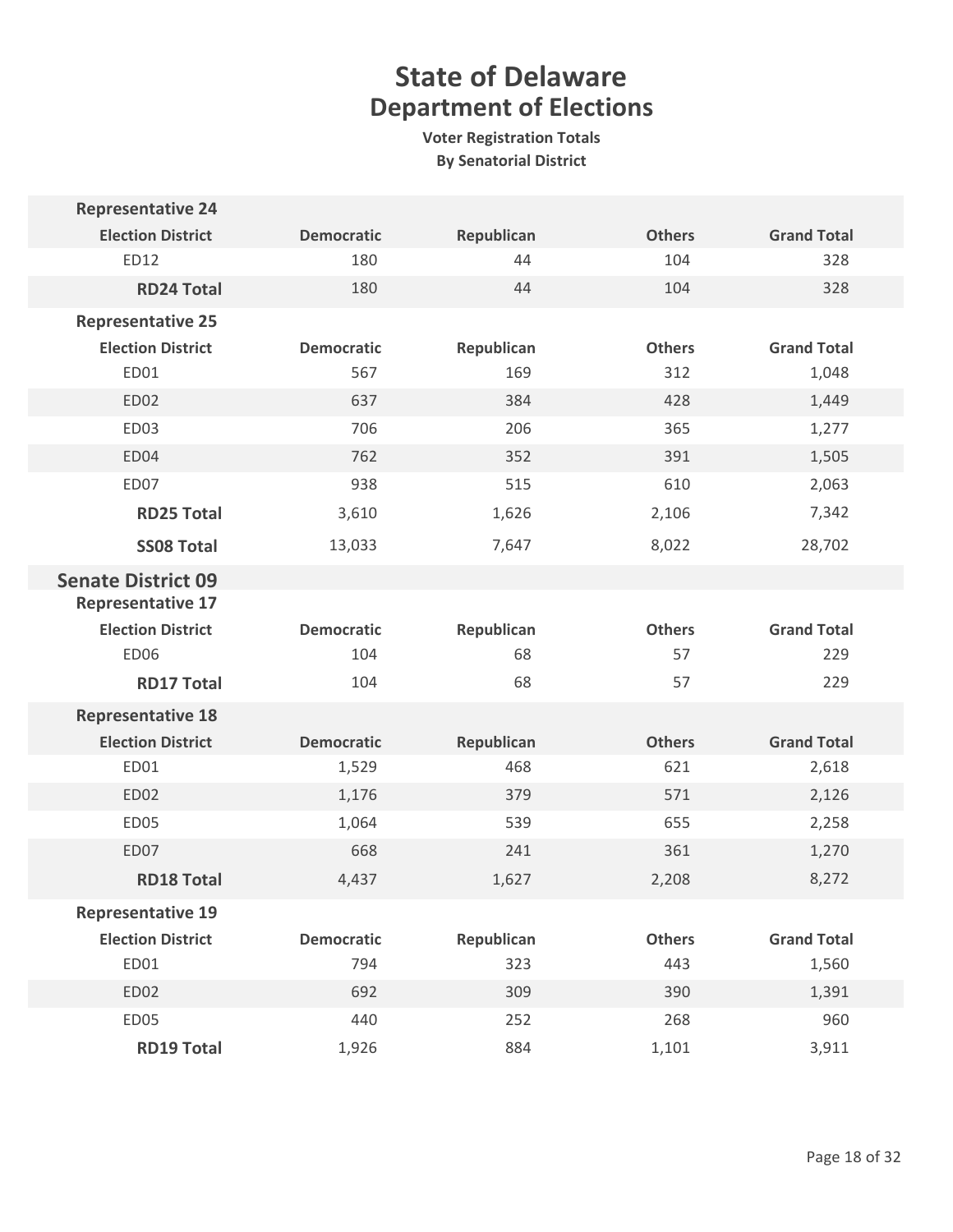| <b>Representative 21</b> |                   |            |               |                    |
|--------------------------|-------------------|------------|---------------|--------------------|
| <b>Election District</b> | <b>Democratic</b> | Republican | <b>Others</b> | <b>Grand Total</b> |
| ED02                     | 686               | 411        | 435           | 1,532              |
| ED03                     | 699               | 452        | 395           | 1,546              |
| ED04                     | 941               | 419        | 535           | 1,895              |
| <b>ED05</b>              | 813               | 614        | 582           | 2,009              |
| ED11                     | 1,046             | 531        | 664           | 2,241              |
| <b>RD21 Total</b>        | 4,185             | 2,427      | 2,611         | 9,223              |
| <b>Representative 24</b> |                   |            |               |                    |
| <b>Election District</b> | <b>Democratic</b> | Republican | <b>Others</b> | <b>Grand Total</b> |
| ED05                     | 1,267             | 406        | 608           | 2,281              |
| <b>ED06</b>              | 435               | 256        | 283           | 974                |
| ED07                     | 979               | 218        | 364           | 1,561              |
| <b>ED08</b>              | 925               | 422        | 523           | 1,870              |
| ED09                     | 569               | 276        | 359           | 1,204              |
| ED10                     | 983               | 359        | 520           | 1,862              |
| ED11                     | 566               | 251        | 264           | 1,081              |
| <b>RD24 Total</b>        | 5,724             | 2,188      | 2,921         | 10,833             |
| <b>SS09 Total</b>        | 16,376            | 7,194      | 8,898         | 32,468             |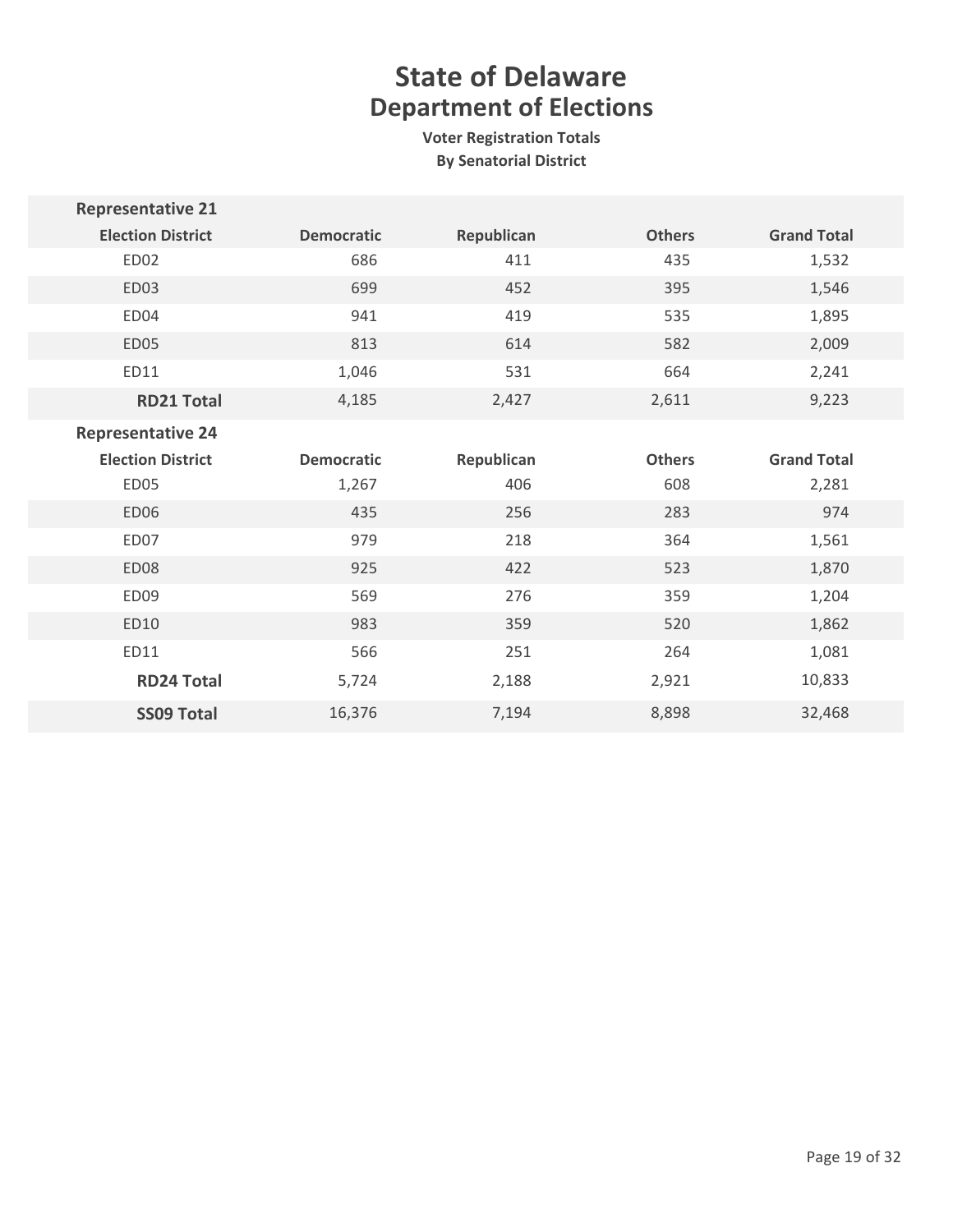| <b>Senate District 10</b><br><b>Representative 08</b> |                   |            |               |                    |
|-------------------------------------------------------|-------------------|------------|---------------|--------------------|
| <b>Election District</b>                              | <b>Democratic</b> | Republican | <b>Others</b> | <b>Grand Total</b> |
| ED01                                                  | 466               | 578        | 416           | 1,460              |
| <b>ED02</b>                                           | 1,182             | 509        | 586           | 2,277              |
| <b>ED03</b>                                           | 918               | 380        | 427           | 1,725              |
| ED04                                                  | 1,172             | 244        | 383           | 1,799              |
| <b>ED05</b>                                           | 1,674             | 538        | 702           | 2,914              |
| <b>ED06</b>                                           | 947               | 601        | 591           | 2,139              |
| ED07                                                  | 379               | 323        | 263           | 965                |
| <b>ED08</b>                                           | 1,185             | 506        | 529           | 2,220              |
| ED09                                                  | 639               | 514        | 374           | 1,527              |
| ED10                                                  | 1,083             | 429        | 513           | 2,025              |
| ED11                                                  | 505               | 262        | 241           | 1,008              |
| <b>RD08 Total</b>                                     | 10,150            | 4,884      | 5,025         | 20,059             |
| <b>Representative 09</b>                              |                   |            |               |                    |
| <b>Election District</b>                              | <b>Democratic</b> | Republican | <b>Others</b> | <b>Grand Total</b> |
| ED04                                                  | 342               | 219        | 212           | 773                |
| ED12                                                  | 982               | 708        | 567           | 2,257              |
| <b>RD09 Total</b>                                     | 1,324             | 927        | 779           | 3,030              |
| <b>Representative 11</b>                              |                   |            |               |                    |
| <b>Election District</b>                              | <b>Democratic</b> | Republican | <b>Others</b> | <b>Grand Total</b> |
| ED01                                                  | 796               | 349        | 352           | 1,497              |
| <b>RD11 Total</b>                                     | 796               | 349        | 352           | 1,497              |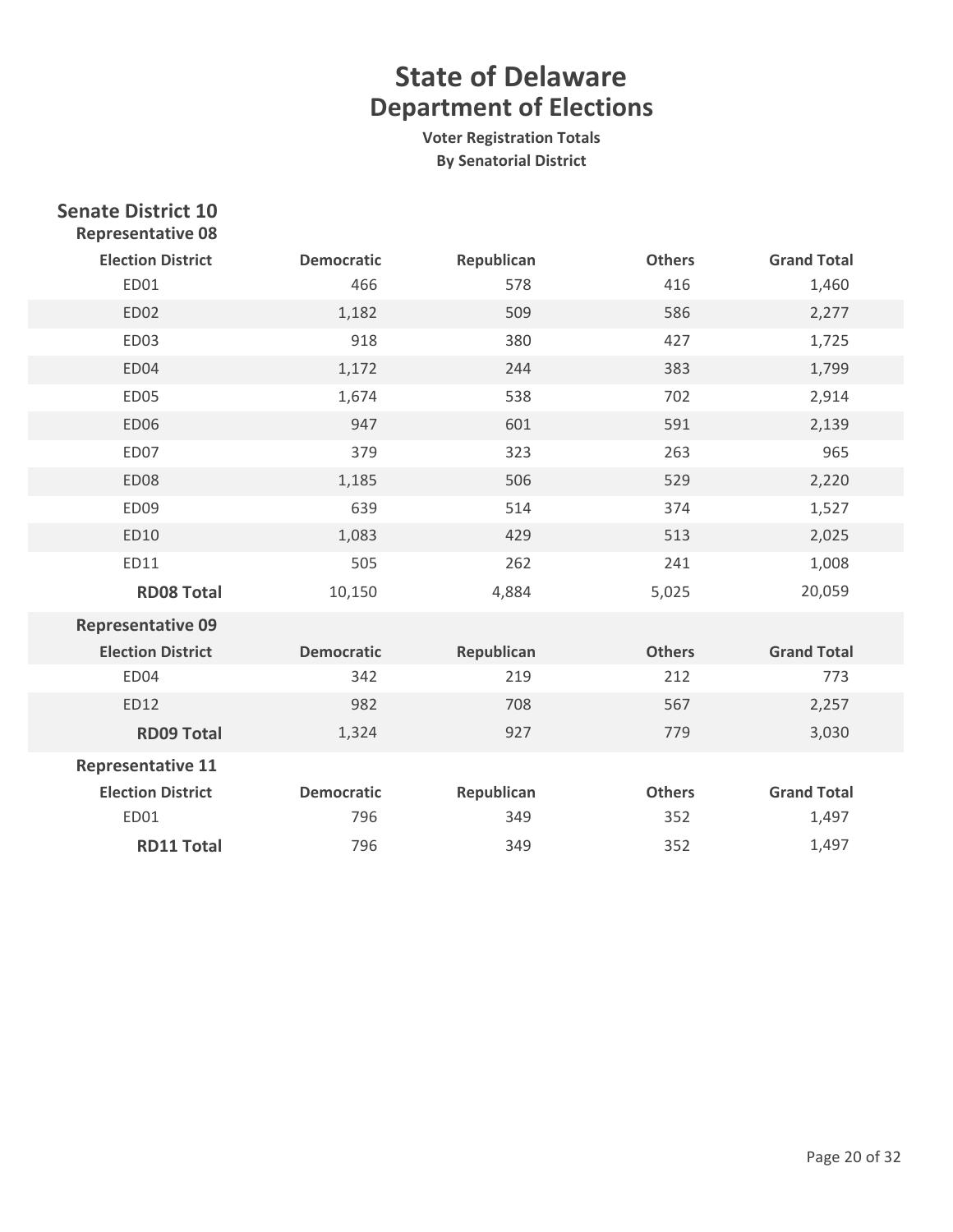| <b>Representative 27</b>                                                          |                   |            |               |                    |
|-----------------------------------------------------------------------------------|-------------------|------------|---------------|--------------------|
| <b>Election District</b>                                                          | <b>Democratic</b> | Republican | <b>Others</b> | <b>Grand Total</b> |
| ED01                                                                              | 1,352             | 565        | 674           | 2,591              |
| ED03                                                                              | 863               | 276        | 346           | 1,485              |
| ED08                                                                              | 1,020             | 528        | 558           | 2,106              |
| ED10                                                                              | 695               | 470        | 473           | 1,638              |
| ED11                                                                              | 98                | 108        | 87            | 293                |
| ED13                                                                              | 730               | 799        | 560           | 2,089              |
| ED14                                                                              | 475               | 424        | 385           | 1,284              |
| <b>ED15</b>                                                                       | 313               | 283        | 219           | 815                |
| ED16                                                                              | 267               | 187        | 197           | 651                |
| <b>RD27 Total</b>                                                                 | 5,813             | 3,640      | 3,499         | 12,952             |
| <b>SS10 Total</b>                                                                 | 18,083            | 9,800      | 9,655         | 37,538             |
| <b>Senate District 11</b><br><b>Representative 05</b><br><b>Election District</b> | <b>Democratic</b> | Republican | <b>Others</b> | <b>Grand Total</b> |
| <b>ED06</b>                                                                       | 1,159             | 176        | 276           | 1,611              |
| <b>RD05 Total</b>                                                                 | 1,159             | 176        | 276           | 1,611              |
| <b>Representative 15</b>                                                          |                   |            |               |                    |
| <b>Election District</b>                                                          | <b>Democratic</b> | Republican | <b>Others</b> | <b>Grand Total</b> |
| ED10                                                                              | 1,802             | 355        | 600           | 2,757              |
| <b>RD15 Total</b>                                                                 | 1,802             | 355        | 600           | 2,757              |
| <b>Representative 24</b>                                                          |                   |            |               |                    |
| <b>Election District</b>                                                          | <b>Democratic</b> | Republican | <b>Others</b> | <b>Grand Total</b> |
| ED01                                                                              | 774               | 376        | 443           | 1,593              |
| <b>ED02</b>                                                                       | 1,307             | 429        | 598           | 2,334              |
| ED03                                                                              | 718               | 289        | 393           | 1,400              |
| ED04                                                                              | 677               | 145        | 275           | 1,097              |
| <b>RD24 Total</b>                                                                 | 3,476             | 1,239      | 1,709         | 6,424              |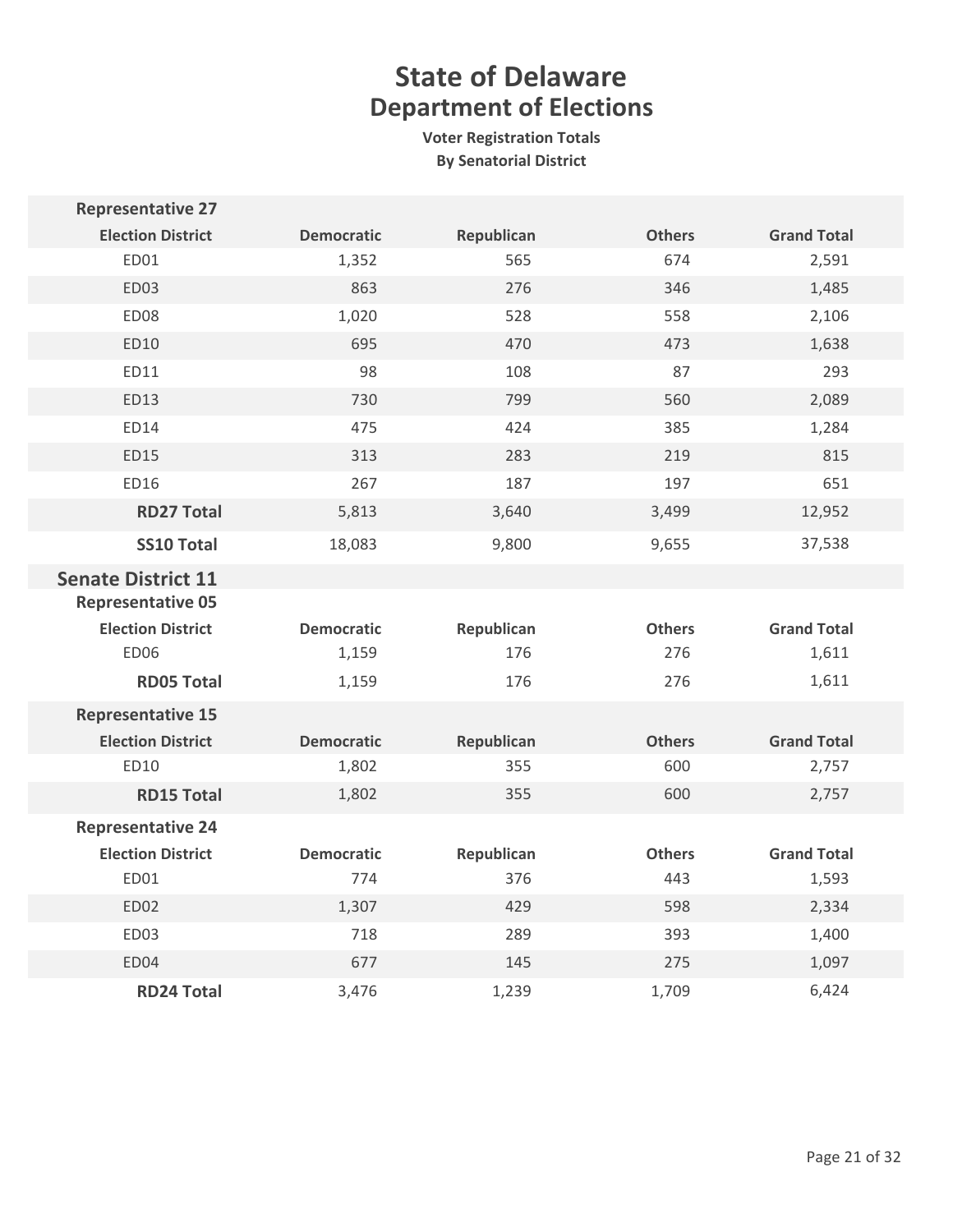| <b>Representative 25</b> |                   |            |               |                    |
|--------------------------|-------------------|------------|---------------|--------------------|
| <b>Election District</b> | <b>Democratic</b> | Republican | <b>Others</b> | <b>Grand Total</b> |
| ED05                     | 712               | 429        | 475           | 1,616              |
| <b>ED06</b>              | 1,117             | 417        | 582           | 2,116              |
| ED08                     | 412               | 171        | 213           | 796                |
| ED09                     | 820               | 408        | 491           | 1,719              |
| ED10                     | 637               | 250        | 321           | 1,208              |
| ED11                     | 23                | $\,8\,$    | 14            | 45                 |
| <b>RD25 Total</b>        | 3,721             | 1,683      | 2,096         | 7,500              |
| <b>Representative 26</b> |                   |            |               |                    |
| <b>Election District</b> | <b>Democratic</b> | Republican | <b>Others</b> | <b>Grand Total</b> |
| ED01                     | 986               | 410        | 501           | 1,897              |
| <b>ED02</b>              | 1,062             | 230        | 365           | 1,657              |
| ED03                     | 724               | 239        | 320           | 1,283              |
| ED04                     | 1,123             | 316        | 503           | 1,942              |
| ED05                     | 1,319             | 323        | 551           | 2,193              |
| ED06                     | 994               | 327        | 444           | 1,765              |
| ED07                     | 1,219             | 396        | 529           | 2,144              |
| ED08                     | 121               | 42         | 77            | 240                |
| ED09                     | 1,986             | 322        | 638           | 2,946              |
| <b>RD26 Total</b>        | 9,534             | 2,605      | 3,928         | 16,067             |
| <b>Representative 27</b> |                   |            |               |                    |
| <b>Election District</b> | <b>Democratic</b> | Republican | <b>Others</b> | <b>Grand Total</b> |
| ED02                     | 128               | 83         | 73            | 284                |
| ED04                     | 212               | 71         | 117           | 400                |
| <b>RD27 Total</b>        | 340               | 154        | 190           | 684                |
| <b>SS11 Total</b>        | 20,032            | 6,212      | 8,799         | 35,043             |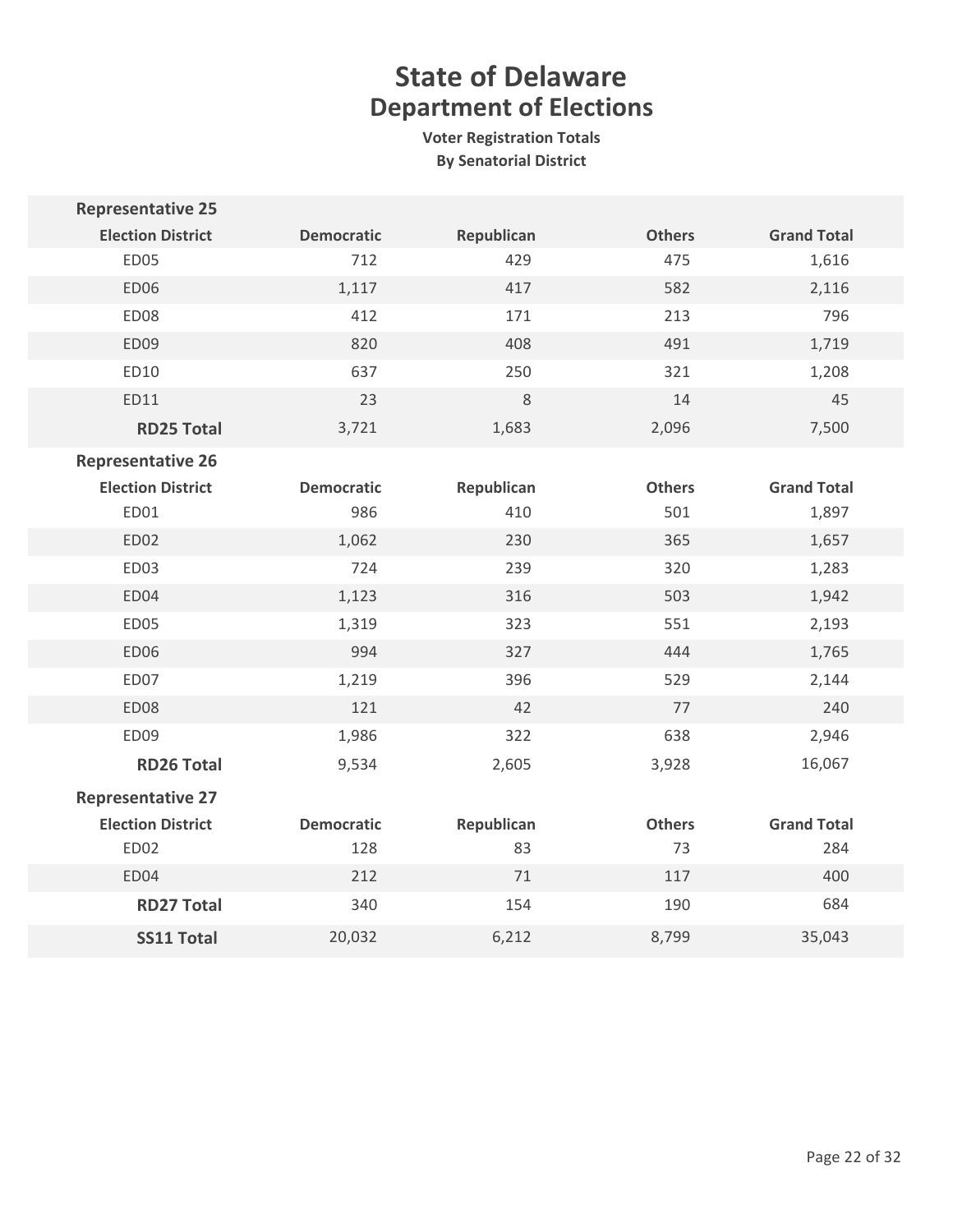| <b>Senate District 12</b><br><b>Representative 09</b> |                   |            |               |                    |
|-------------------------------------------------------|-------------------|------------|---------------|--------------------|
| <b>Election District</b>                              | <b>Democratic</b> | Republican | <b>Others</b> | <b>Grand Total</b> |
| ED01                                                  | 681               | 618        | 482           | 1,781              |
| ED05                                                  | 817               | 262        | 261           | 1,340              |
| ED06                                                  | 500               | 267        | 231           | 998                |
| ED08                                                  | 496               | 293        | 263           | 1,052              |
| ED11                                                  | 931               | 806        | 702           | 2,439              |
| ED13                                                  | 1,510             | 686        | 747           | 2,943              |
| <b>RD09 Total</b>                                     | 4,935             | 2,932      | 2,686         | 10,553             |
| <b>Representative 15</b>                              |                   |            |               |                    |
| <b>Election District</b>                              | <b>Democratic</b> | Republican | <b>Others</b> | <b>Grand Total</b> |
| ED01                                                  | 538               | 286        | 271           | 1,095              |
| ED02                                                  | 727               | 294        | 331           | 1,352              |
| ED03                                                  | 1,586             | 498        | 652           | 2,736              |
| ED05                                                  | 513               | 325        | 247           | 1,085              |
| <b>ED06</b>                                           | 1,213             | 256        | 472           | 1,941              |
| ED07                                                  | 979               | 432        | 466           | 1,877              |
| ED09                                                  | 716               | 514        | 507           | 1,737              |
| <b>RD15 Total</b>                                     | 6,272             | 2,605      | 2,946         | 11,823             |
| <b>Representative 16</b>                              |                   |            |               |                    |
| <b>Election District</b>                              | <b>Democratic</b> | Republican | <b>Others</b> | <b>Grand Total</b> |
| ED09                                                  | 771               | 192        | 378           | 1,341              |
| ED12                                                  | 547               | 232        | 248           | 1,027              |
| <b>RD16 Total</b>                                     | 1,318             | 424        | 626           | 2,368              |
| <b>Representative 17</b>                              |                   |            |               |                    |
| <b>Election District</b>                              | <b>Democratic</b> | Republican | <b>Others</b> | <b>Grand Total</b> |
| ED01                                                  | 670               | 366        | 507           | 1,543              |
| ED02                                                  | 2,077             | 220        | 519           | 2,816              |
| ED03                                                  | 1,415             | 292        | 381           | 2,088              |
| ED04                                                  | 468               | 159        | 221           | 848                |
| <b>RD17 Total</b>                                     | 4,630             | 1,037      | 1,628         | 7,295              |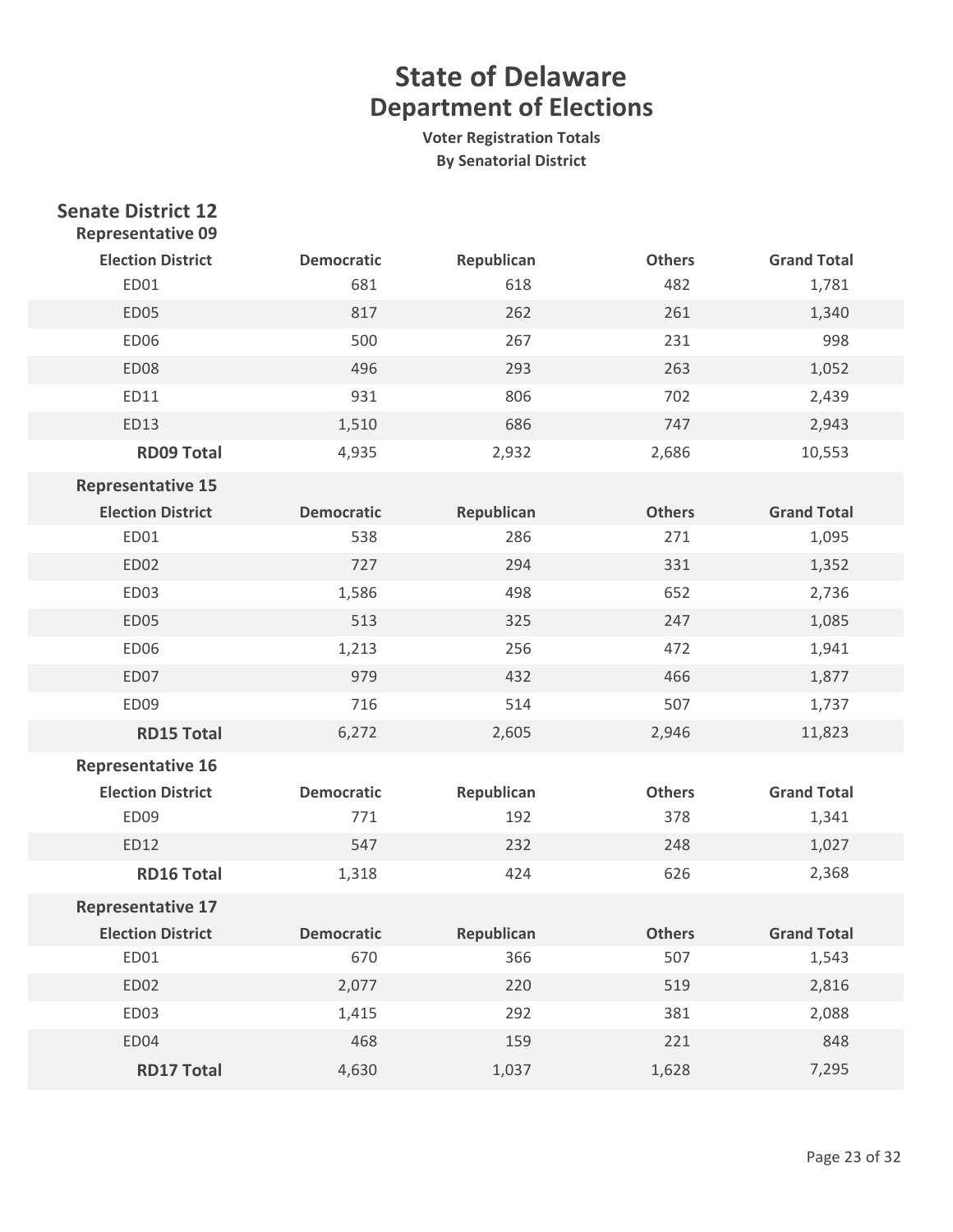| <b>Representative 27</b>  |                   |            |               |                    |
|---------------------------|-------------------|------------|---------------|--------------------|
| <b>Election District</b>  | <b>Democratic</b> | Republican | <b>Others</b> | <b>Grand Total</b> |
| ED05                      | 1,015             | 459        | 508           | 1,982              |
| <b>ED06</b>               | 1,061             | 217        | 385           | 1,663              |
| ED07                      | 235               | 246        | 200           | 681                |
| ED09                      | 113               | 82         | 78            | 273                |
| ED12                      | 834               | 600        | 450           | 1,884              |
| <b>RD27 Total</b>         | 3,258             | 1,604      | 1,621         | 6,483              |
| <b>SS12 Total</b>         | 20,413            | 8,602      | 9,507         | 38,522             |
| <b>Senate District 13</b> |                   |            |               |                    |
| <b>Representative 05</b>  |                   |            |               |                    |
| <b>Election District</b>  | <b>Democratic</b> | Republican | <b>Others</b> | <b>Grand Total</b> |
| ED01                      | 1,555             | 297        | 445           | 2,297              |
| ED02                      | 729               | 221        | 333           | 1,283              |
| ED03                      | 984               | 161        | 264           | 1,409              |
| ED04                      | 1,348             | 168        | 351           | 1,867              |
| ED05                      | 1,096             | 125        | 339           | 1,560              |
| ED07                      | 888               | 237        | 355           | 1,480              |
| ED08                      | 1,440             | 393        | 505           | 2,338              |
| ED09                      | 1,103             | 140        | 280           | 1,523              |
| ED10                      | 1,228             | 139        | 329           | 1,696              |
| ED11                      | 78                | 38         | 26            | 142                |
| <b>RD05 Total</b>         | 10,449            | 1,919      | 3,227         | 15,595             |
| <b>Representative 15</b>  |                   |            |               |                    |
| <b>Election District</b>  | <b>Democratic</b> | Republican | <b>Others</b> | <b>Grand Total</b> |
| ED04                      | 698               | 283        | 309           | 1,290              |
| ED08                      | 544               | 299        | 348           | 1,191              |
| ED11                      | 1,726             | 335        | 571           | 2,632              |
| <b>RD15 Total</b>         | 2,968             | 917        | 1,228         | 5,113              |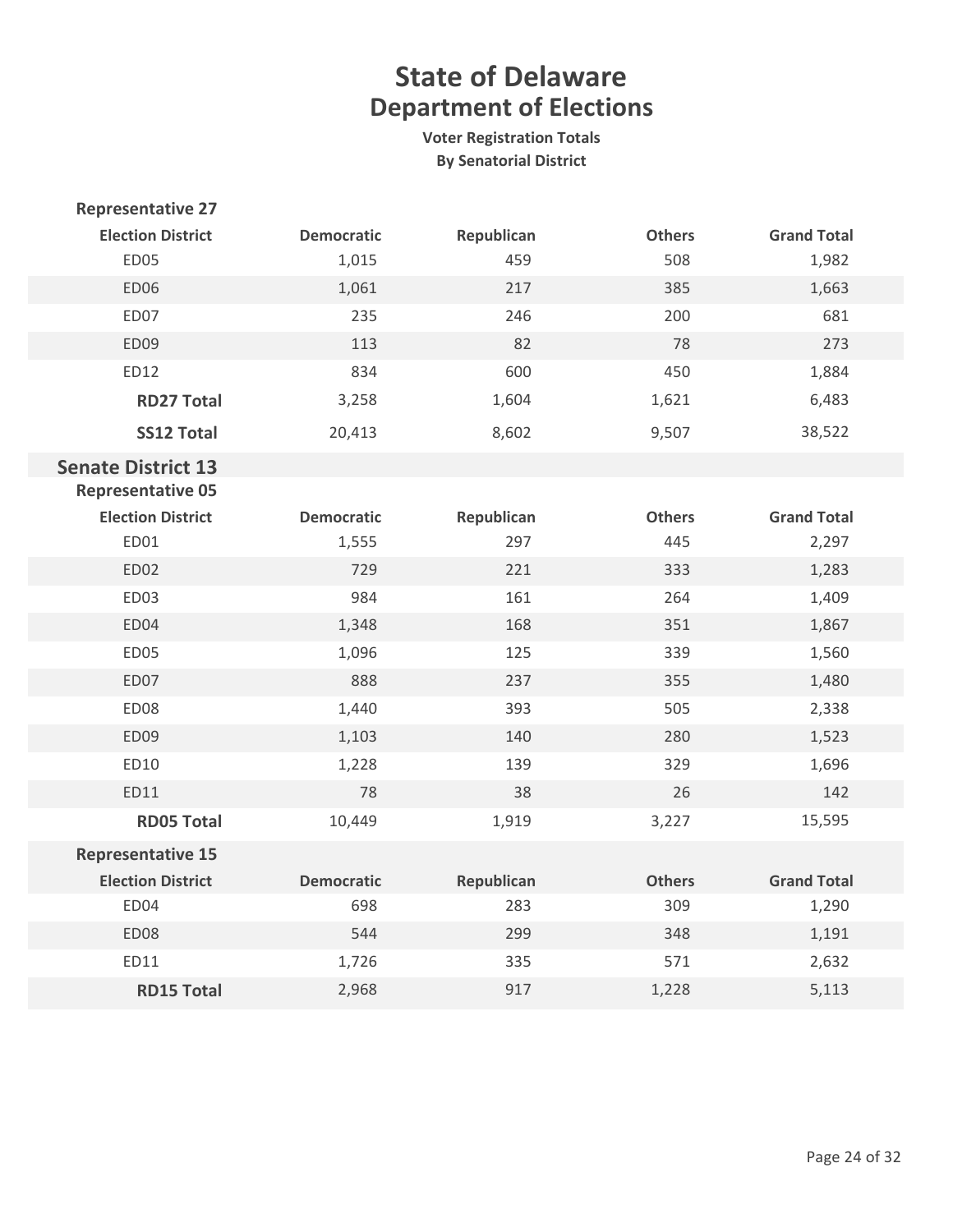| <b>Representative 17</b>                              |                   |             |                |                    |
|-------------------------------------------------------|-------------------|-------------|----------------|--------------------|
| <b>Election District</b>                              | <b>Democratic</b> | Republican  | <b>Others</b>  | <b>Grand Total</b> |
| ED07                                                  | 944               | 257         | 433            | 1,634              |
| ED11                                                  | 1,215             | 366         | 499            | 2,080              |
| ED12                                                  | 950               | 363         | 417            | 1,730              |
| ED13                                                  | 107               | 19          | 25             | 151                |
| ED14                                                  | $\overline{2}$    | $\mathbf 1$ | $\overline{2}$ | 5                  |
| <b>RD17 Total</b>                                     | 3,218             | 1,006       | 1,376          | 5,600              |
| <b>Representative 18</b>                              |                   |             |                |                    |
| <b>Election District</b>                              | <b>Democratic</b> | Republican  | <b>Others</b>  | <b>Grand Total</b> |
| ED <sub>03</sub>                                      | 666               | 213         | 290            | 1,169              |
| ED04                                                  | 1,204             | 358         | 401            | 1,963              |
| <b>ED06</b>                                           | 1,653             | 356         | 582            | 2,591              |
| ED08                                                  | 1,489             | 369         | 601            | 2,459              |
| ED09                                                  | 491               | 227         | 205            | 923                |
| <b>RD18 Total</b>                                     | 5,503             | 1,523       | 2,079          | 9,105              |
| <b>SS13 Total</b>                                     | 22,138            | 5,365       | 7,910          | 35,413             |
| <b>Senate District 14</b><br><b>Representative 09</b> |                   |             |                |                    |
| <b>Election District</b>                              | <b>Democratic</b> | Republican  | <b>Others</b>  | <b>Grand Total</b> |
| ED02                                                  | 1,008             | 476         | 456            | 1,940              |
| ED03                                                  | 1,133             | 771         | 635            | 2,539              |
| ED07                                                  | 10                | 19          | 13             | 42                 |
| ED09                                                  | 109               | 130         | 65             | 304                |
| ED10                                                  | 952               | 461         | 437            | 1,850              |
| <b>RD09 Total</b>                                     | 3,212             | 1,857       | 1,606          | 6,675              |
| <b>Representative 11</b>                              |                   |             |                |                    |
| <b>Election District</b>                              | <b>Democratic</b> | Republican  | <b>Others</b>  | <b>Grand Total</b> |
| ED02                                                  | 1,516             | 786         | 825            | 3,127              |
| <b>ED03</b>                                           | 573               | 769         | 595            | 1,937              |
| ED04                                                  | 860               | 787         | 610            | 2,257              |
| <b>RD11 Total</b>                                     | 2,949             | 2,342       | 2,030          | 7,321              |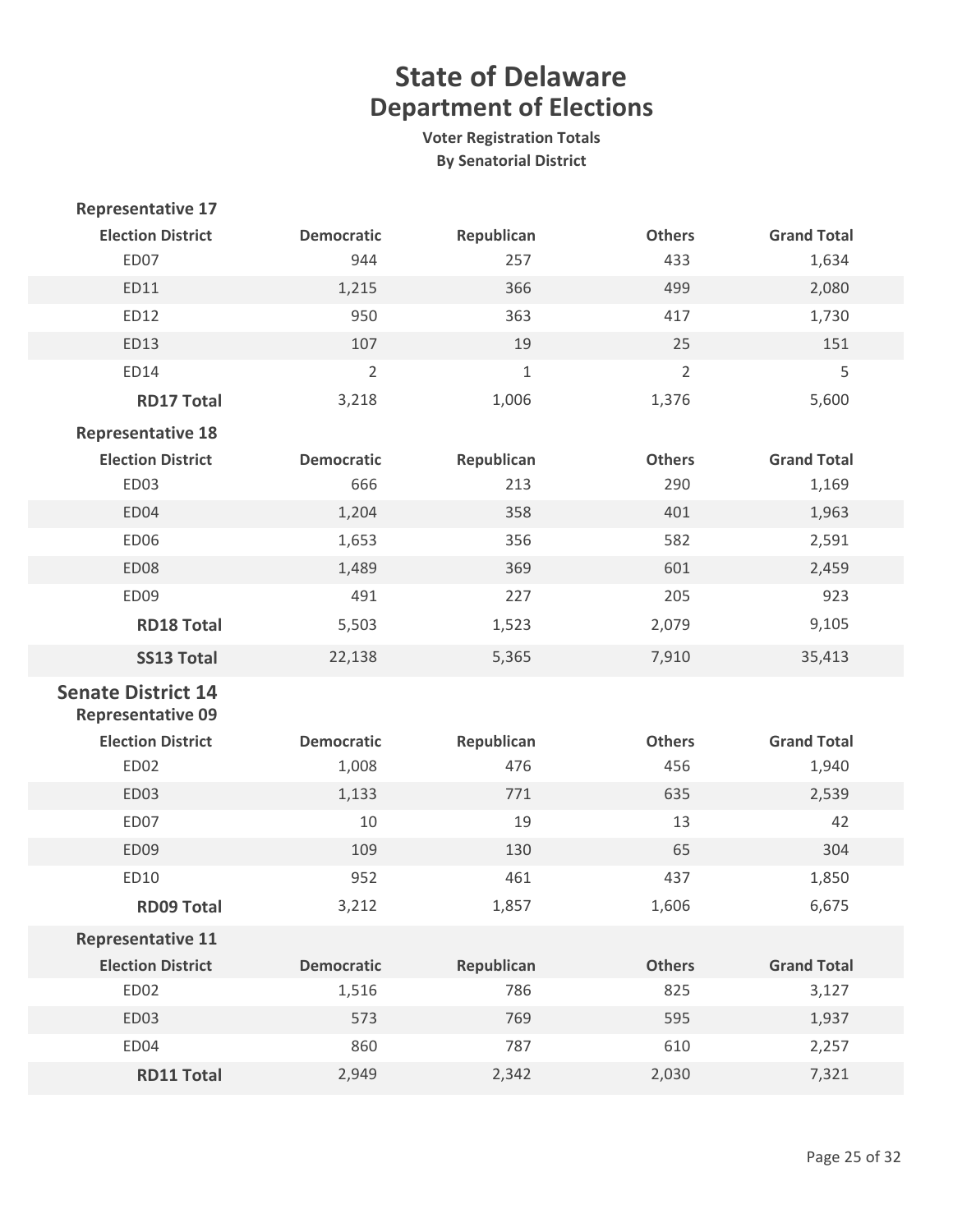| <b>Representative 28</b> |                   |            |               |                    |
|--------------------------|-------------------|------------|---------------|--------------------|
| <b>Election District</b> | <b>Democratic</b> | Republican | <b>Others</b> | <b>Grand Total</b> |
| ED01                     | 55                | 79         | 69            | 203                |
| <b>RD28 Total</b>        | 55                | 79         | 69            | 203                |
| <b>SS14 Total</b>        | 6,216             | 4,278      | 3,705         | 14,199             |
| <b>NEW CASTLE Total</b>  | 234,009           | 92,171     | 105,902       | 432,082            |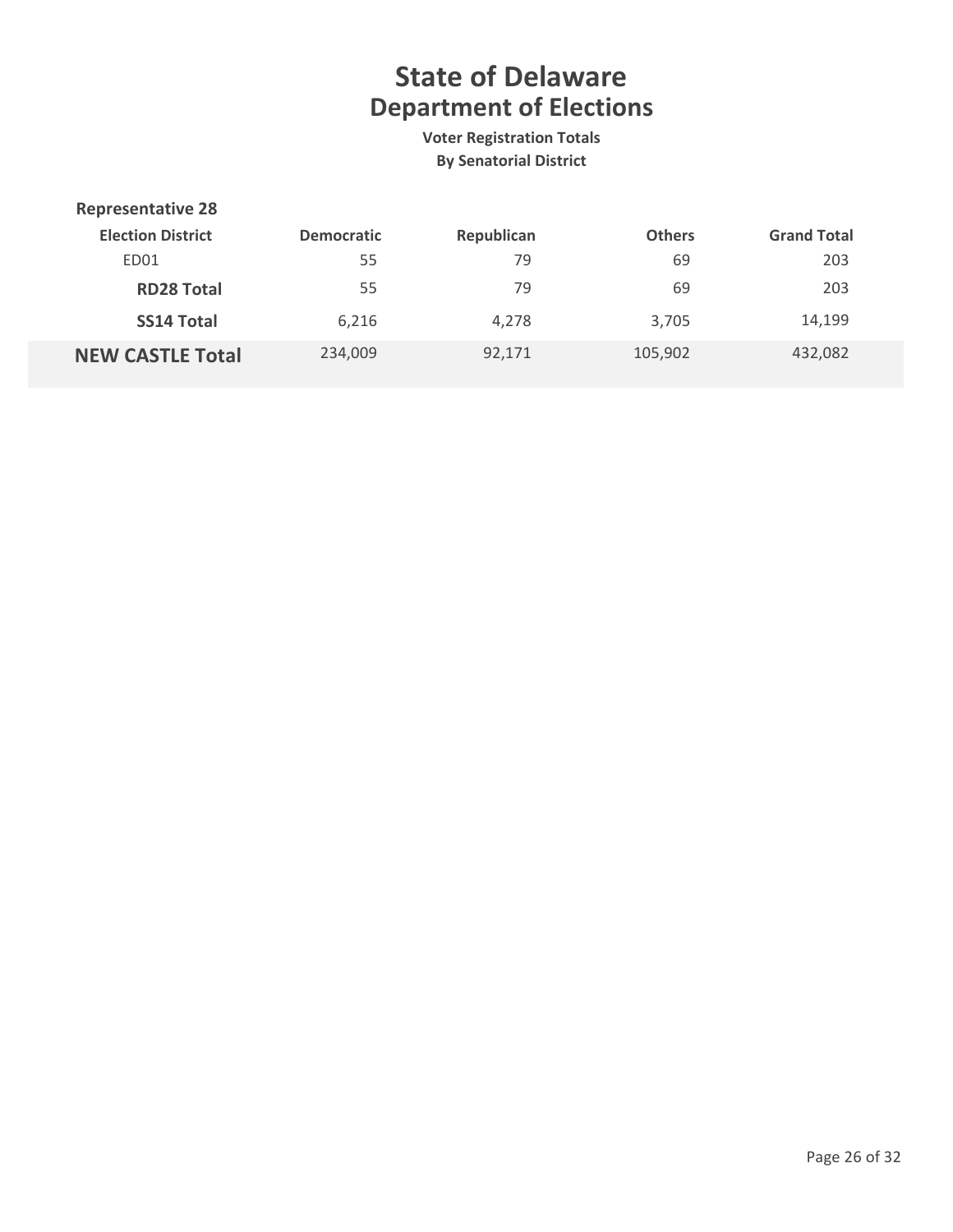**Voter Registration Totals By Senatorial District**

### **SUSSEX COUNTY**

### **Senate District 06 Representative 04 Election District Democratic Republican Others Grand Total** ED01 483 483 610 360 1,453 **RD04 Total** 483 483 610 360 360 1,453 **Representative 14 Election District Democratic Republican Others Grand Total** ED01 1,024 904 660 2,588 ED02 875 975 783 606 2,364 ED03 1,272 708 609 2,589 ED04 1,287 924 707 2,918 ED05 957 624 455 2,036 ED06 893 893 647 464 2,004 ED07 1,168 903 647 2,718 ED08 1,228 974 692 2,894 ED09 654 538 439 1,631 **RD14 Total** 9,458 7,005 5,279 21,742 **Representative 20 Election District Democratic Republican Others Grand Total** ED01 855 855 549 450 450 1,854 ED02 781 781 642 485 1,908 ED03 741 925 556 2,222 ED04 2,578 958 931 689 2,578 ED05 1,014 940 629 2,583 ED06 547 547 600 407 1,554 ED07 887 887 525 453 453 1,865 ED08 1,077 864 701 2,642 ED09 811 939 602 2,452

**RD20 Total** 19,658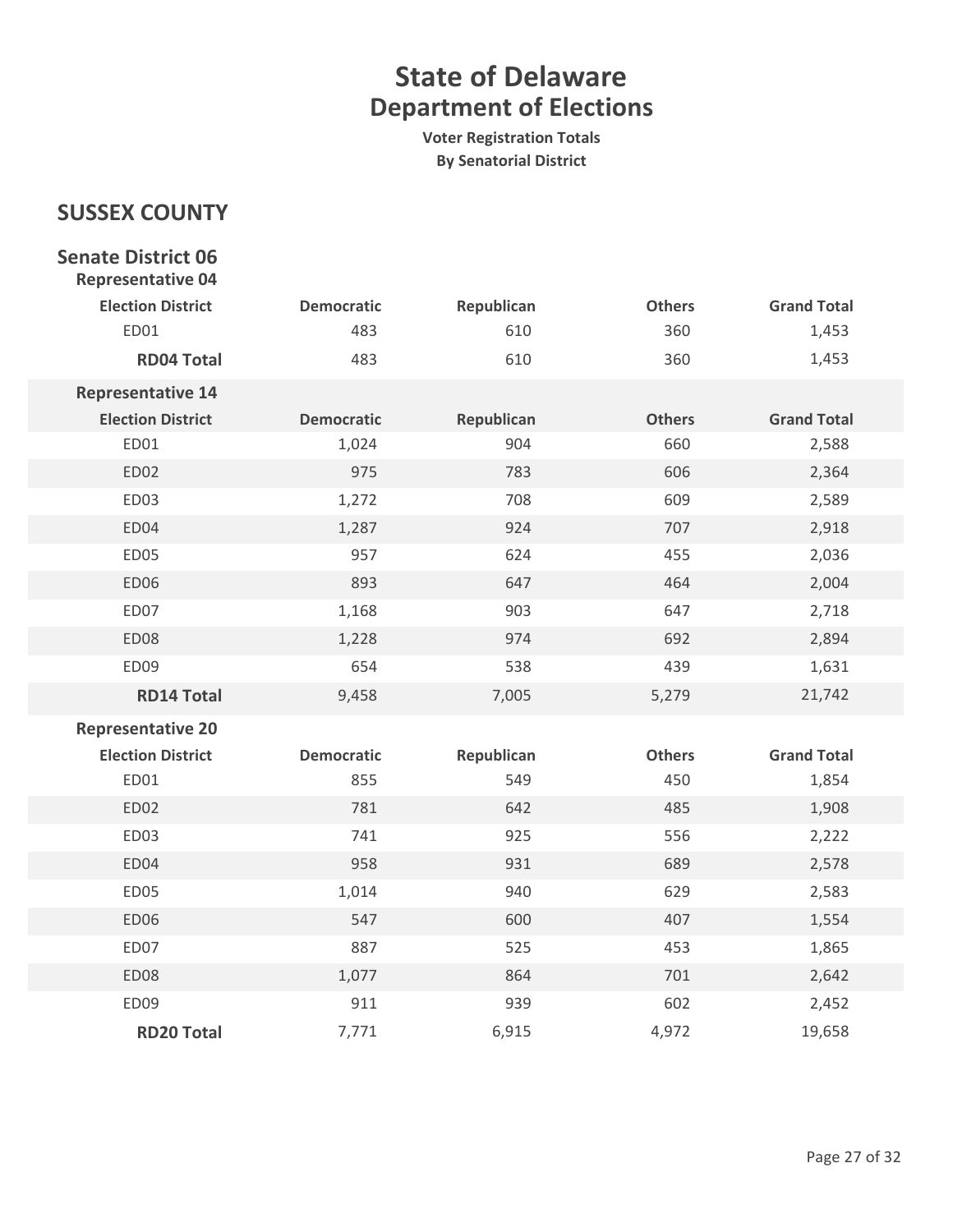| <b>Representative 36</b>  |                   |            |               |                    |
|---------------------------|-------------------|------------|---------------|--------------------|
| <b>Election District</b>  | <b>Democratic</b> | Republican | <b>Others</b> | <b>Grand Total</b> |
| ED07                      | 249               | 338        | 218           | 805                |
| ED08                      | 414               | 477        | 303           | 1,194              |
| <b>RD36 Total</b>         | 663               | 815        | 521           | 1,999              |
| <b>Representative 37</b>  |                   |            |               |                    |
| <b>Election District</b>  | <b>Democratic</b> | Republican | <b>Others</b> | <b>Grand Total</b> |
| ED09                      | 124               | 169        | 103           | 396                |
| <b>RD37 Total</b>         | 124               | 169        | 103           | 396                |
| <b>SS06 Total</b>         | 18,499            | 15,514     | 11,235        | 45,248             |
| <b>Senate District 18</b> |                   |            |               |                    |
| <b>Representative 20</b>  |                   |            |               |                    |
| <b>Election District</b>  | <b>Democratic</b> | Republican | <b>Others</b> | <b>Grand Total</b> |
| <b>ED11</b>               | 184               | 250        | 129           | 563                |
| <b>RD20 Total</b>         | 184               | 250        | 129           | 563                |
| <b>Representative 35</b>  |                   |            |               |                    |
| <b>Election District</b>  | <b>Democratic</b> | Republican | <b>Others</b> | <b>Grand Total</b> |
| ED01                      | 700               | 963        | 567           | 2,230              |
| ED02                      | 418               | 634        | 351           | 1,403              |
| ED03                      | 804               | 682        | 451           | 1,937              |
| ED04                      | 580               | 380        | 277           | 1,237              |
| ED06                      | 358               | 586        | 271           | 1,215              |
| ED07                      | 620               | 872        | 587           | 2,079              |
| ED08                      | 376               | 973        | 405           | 1,754              |
| ED09                      | 1,032             | 1,160      | 714           | 2,906              |
| ED10                      | 72                | 89         | 45            | 206                |
| <b>RD35 Total</b>         | 4,960             | 6,339      | 3,668         | 14,967             |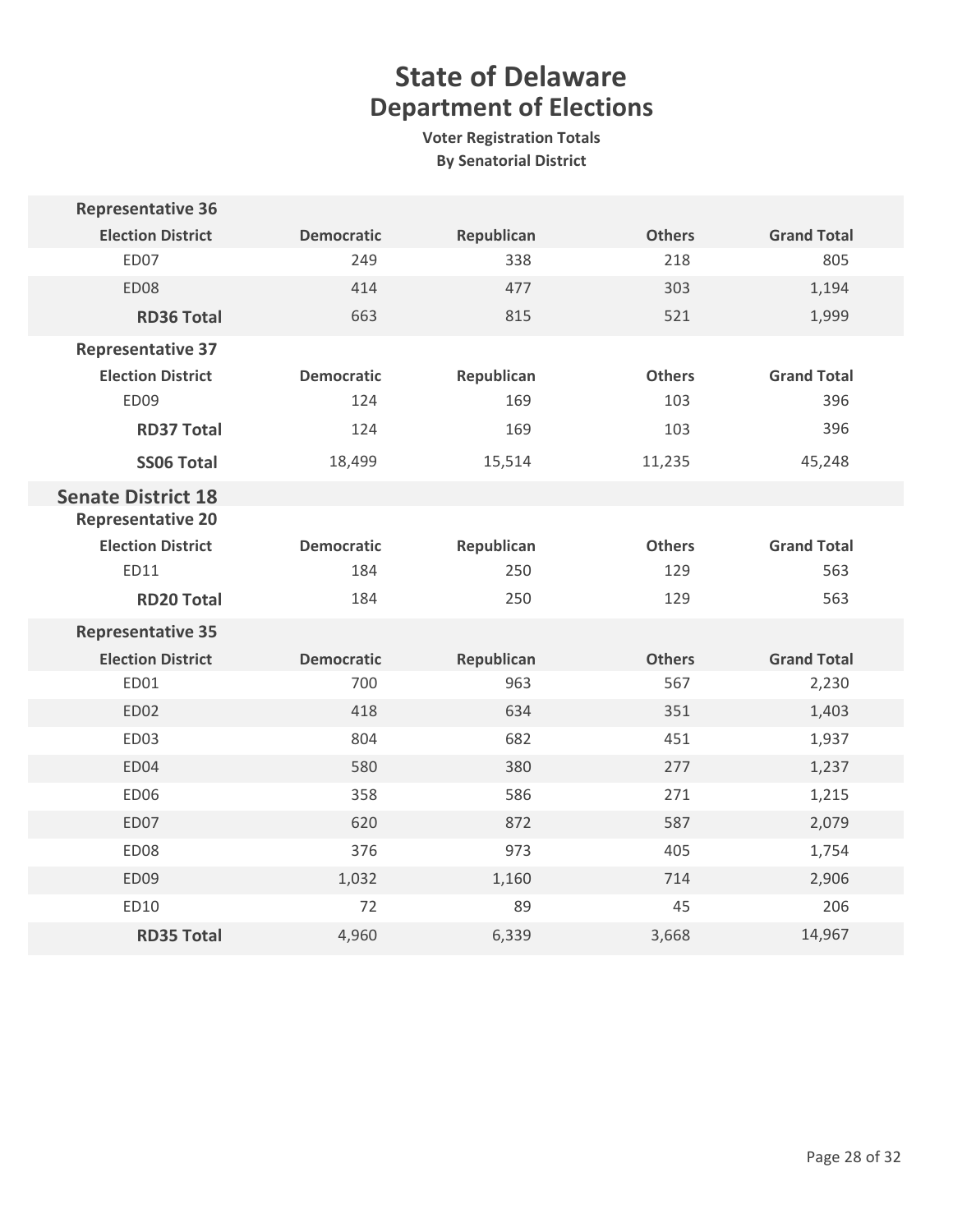| <b>Representative 36</b>                              |                   |            |               |                    |
|-------------------------------------------------------|-------------------|------------|---------------|--------------------|
| <b>Election District</b>                              | <b>Democratic</b> | Republican | <b>Others</b> | <b>Grand Total</b> |
| ED01                                                  | 968               | 856        | 744           | 2,568              |
| <b>ED02</b>                                           | 721               | 972        | 575           | 2,268              |
| <b>ED03</b>                                           | 879               | 863        | 623           | 2,365              |
| ED04                                                  | 945               | 887        | 697           | 2,529              |
| <b>ED05</b>                                           | 224               | 348        | 182           | 754                |
| <b>ED06</b>                                           | 1,126             | 935        | 724           | 2,785              |
| ED09                                                  | 58                | 143        | 66            | 267                |
| ED10                                                  | 805               | 646        | 519           | 1,970              |
| <b>RD36 Total</b>                                     | 5,726             | 5,650      | 4,130         | 15,506             |
| <b>SS18 Total</b>                                     | 10,870            | 12,239     | 7,927         | 31,036             |
| <b>Senate District 19</b><br><b>Representative 04</b> |                   |            |               |                    |
| <b>Election District</b>                              | <b>Democratic</b> | Republican | <b>Others</b> | <b>Grand Total</b> |
| ED02                                                  | 690               | 656        | 501           | 1,847              |
| <b>ED03</b>                                           | 731               | 709        | 427           | 1,867              |
| ED04                                                  | 1,198             | 1,406      | 883           | 3,487              |
| <b>ED05</b>                                           | 677               | 998        | 495           | 2,170              |
| <b>ED06</b>                                           | 700               | 864        | 553           | 2,117              |
| ED07                                                  | 433               | 588        | 329           | 1,350              |
| <b>ED08</b>                                           | 765               | 772        | 462           | 1,999              |
| <b>RD04 Total</b>                                     | 5,194             | 5,993      | 3,650         | 14,837             |
| <b>Representative 20</b>                              |                   |            |               |                    |
| <b>Election District</b>                              | <b>Democratic</b> | Republican | <b>Others</b> | <b>Grand Total</b> |
| ED10                                                  | 304               | 408        | 232           | 944                |
| <b>RD20 Total</b>                                     | 304               | 408        | 232           | 944                |
| <b>Representative 35</b>                              |                   |            |               |                    |
| <b>Election District</b>                              | <b>Democratic</b> | Republican | <b>Others</b> | <b>Grand Total</b> |
| ED05                                                  | 829               | 622        | 387           | 1,838              |
| ED11                                                  | 57                | 139        | 56            | 252                |
| ED12                                                  | 114               | 107        | 72            | 293                |
| <b>RD35 Total</b>                                     | 1,000             | 868        | 515           | 2,383              |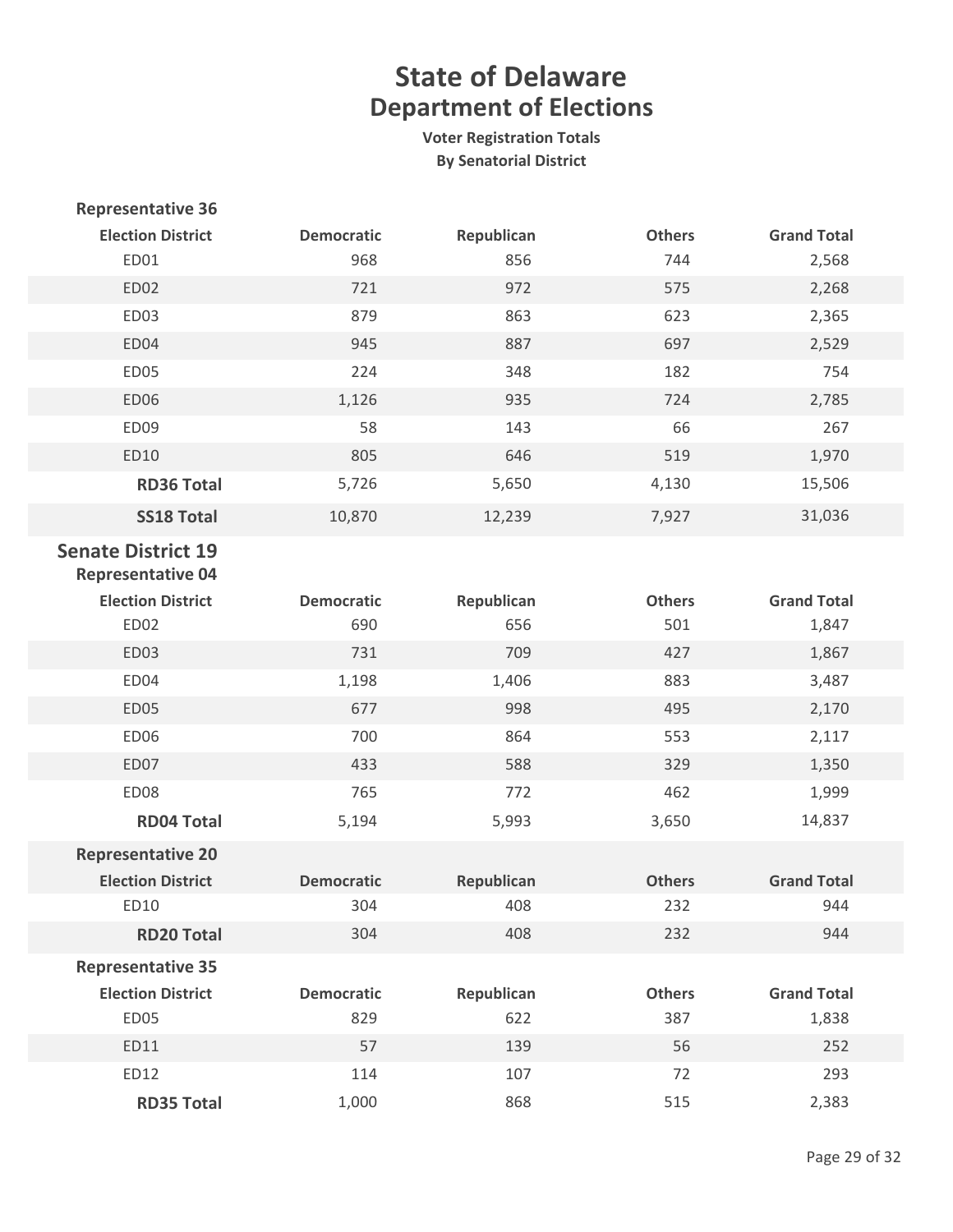| <b>Representative 37</b>  |                   |            |               |                    |  |
|---------------------------|-------------------|------------|---------------|--------------------|--|
| <b>Election District</b>  | <b>Democratic</b> | Republican | <b>Others</b> | <b>Grand Total</b> |  |
| ED01                      | 1,217             | 692        | 663           | 2,572              |  |
| ED02                      | 638               | 949        | 463           | 2,050              |  |
| ED03                      | 918               | 1,023      | 640           | 2,581              |  |
| ED04                      | 809               | 965        | 489           | 2,263              |  |
| ED05                      | 418               | 567        | 319           | 1,304              |  |
| <b>ED06</b>               | 844               | 916        | 596           | 2,356              |  |
| ED07                      | 568               | 670        | 453           | 1,691              |  |
| <b>ED08</b>               | 52                | 142        | 65            | 259                |  |
| <b>RD37 Total</b>         | 5,464             | 5,924      | 3,688         | 15,076             |  |
| <b>Representative 39</b>  |                   |            |               |                    |  |
| <b>Election District</b>  | <b>Democratic</b> | Republican | <b>Others</b> | <b>Grand Total</b> |  |
| ED03                      | 766               | 921        | 501           | 2,188              |  |
| <b>RD39 Total</b>         | 766               | 921        | 501           | 2,188              |  |
| <b>Representative 41</b>  |                   |            |               |                    |  |
| <b>Election District</b>  | <b>Democratic</b> | Republican | <b>Others</b> | <b>Grand Total</b> |  |
| ED08                      | 880               | 1,116      | 665           | 2,661              |  |
| <b>RD41 Total</b>         | 880               | 1,116      | 665           | 2,661              |  |
| <b>SS19 Total</b>         | 13,608            | 15,230     | 9,251         | 38,089             |  |
| <b>Senate District 20</b> |                   |            |               |                    |  |
| <b>Representative 04</b>  |                   |            |               |                    |  |
| <b>Election District</b>  | <b>Democratic</b> | Republican | <b>Others</b> | <b>Grand Total</b> |  |
| ED09                      | 1,061             | 1,352      | 794           | 3,207              |  |
| ED10                      | 392               | 384        | 229           | 1,005              |  |
| ED11                      | 354               | 279        | 160           | 793                |  |
| <b>RD04 Total</b>         | 1,807             | 2,015      | 1,183         | 5,005              |  |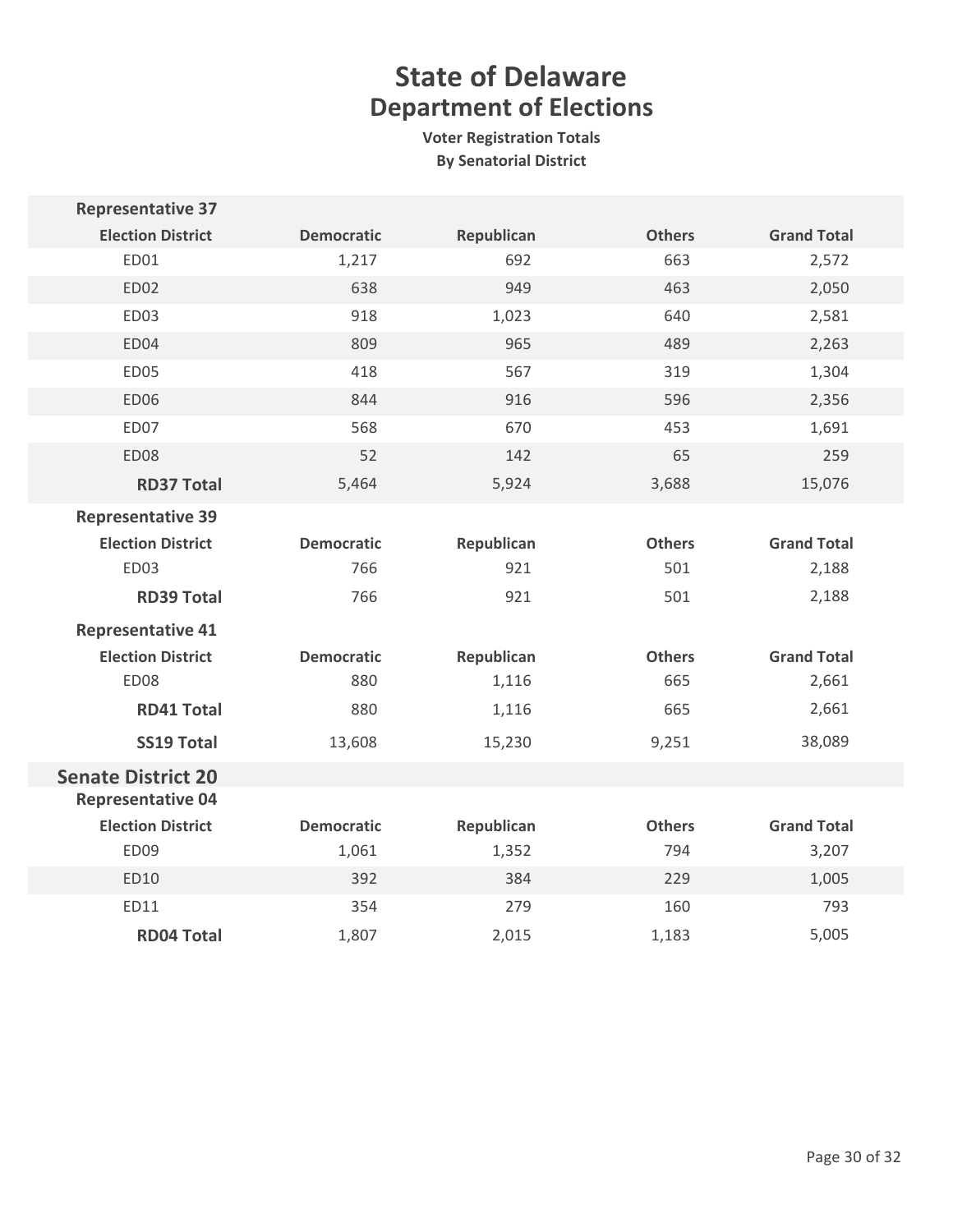| <b>Representative 38</b> |                   |            |               |                    |
|--------------------------|-------------------|------------|---------------|--------------------|
| <b>Election District</b> | <b>Democratic</b> | Republican | <b>Others</b> | <b>Grand Total</b> |
| ED01                     | 491               | 862        | 422           | 1,775              |
| ED02                     | 876               | 1,239      | 569           | 2,684              |
| ED03                     | 587               | 899        | 486           | 1,972              |
| ED04                     | 1,059             | 1,252      | 716           | 3,027              |
| ED05                     | 624               | 1,046      | 542           | 2,212              |
| <b>ED06</b>              | 682               | 1,227      | 515           | 2,424              |
| ED07                     | 831               | 1,130      | 639           | 2,600              |
| <b>ED08</b>              | 416               | 660        | 338           | 1,414              |
| ED09                     | 631               | 809        | 456           | 1,896              |
| ED10                     | 673               | 1,263      | 481           | 2,417              |
| ED11                     | 681               | 973        | 554           | 2,208              |
| <b>RD38 Total</b>        | 7,551             | 11,360     | 5,718         | 24,629             |
| <b>Representative 41</b> |                   |            |               |                    |
| <b>Election District</b> | <b>Democratic</b> | Republican | <b>Others</b> | <b>Grand Total</b> |
| ED04                     | 569               | 741        | 364           | 1,674              |
| <b>ED05</b>              | 993               | 771        | 533           | 2,297              |
| ED06                     | 623               | 1,195      | 565           | 2,383              |
| ED07                     | 644               | 678        | 427           | 1,749              |
| ED09                     | 501               | 478        | 317           | 1,296              |
| ED10                     | 856               | 949        | 498           | 2,303              |
| ED11                     | 515               | 990        | 395           | 1,900              |
| <b>RD41 Total</b>        | 4,701             | 5,802      | 3,099         | 13,602             |
| <b>SS20 Total</b>        | 14,059            | 19,177     | 10,000        | 43,236             |